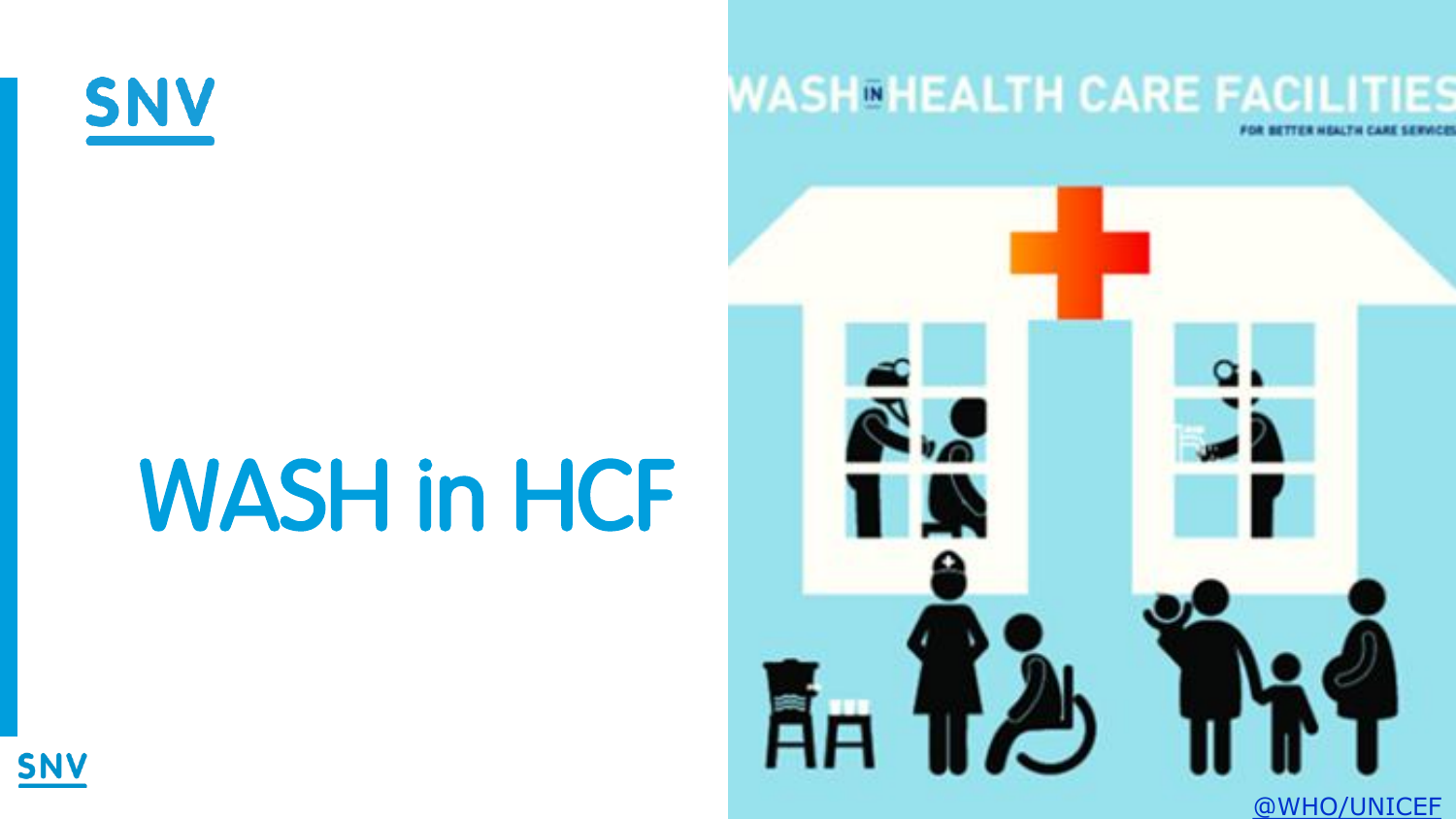### Why WASH in HCF?

- ambition was area-wide coverage and health care facilities are always present in those areas, we did not -or rarely- include them
- City Sanitation plan but HCF was not included
- In March 2018, the UN launched a global Call for Action on WASH in HCFs, calling to improve WASH services to help strengthen health systems and deliver on our promise for universal health coverage.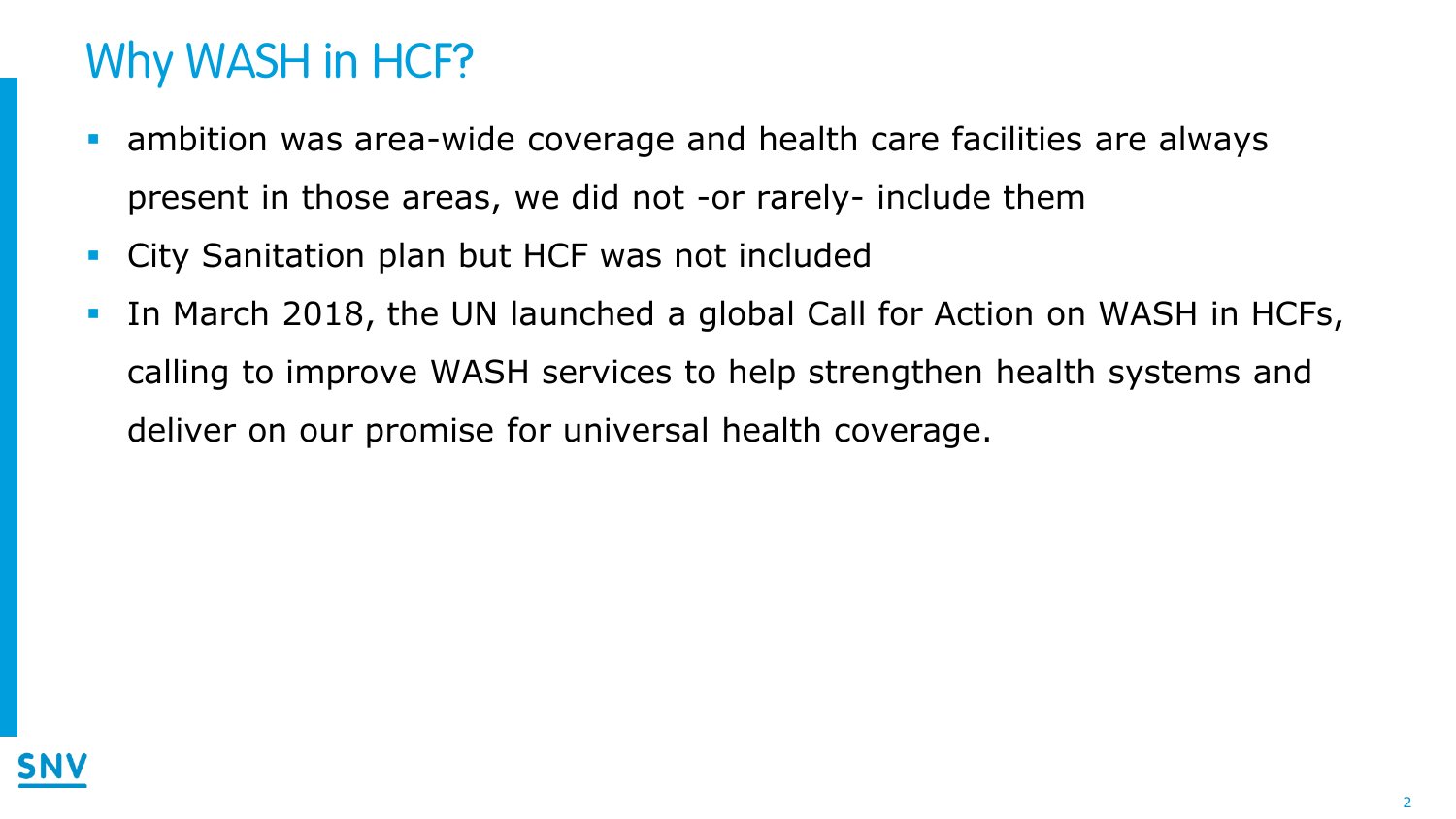## Why WASH in HCF?

- A renewed attention to the fact that both WASH and health are human rights. The human right to the best available health care cannot be realised without basic WASH services.
- WASH in HCF is a pre-condition for infection prevention and control.
	- **•** "*…The healthcare setting might even become the epicentre of outbreaks of certain diseases, such as typhus or diarrhoea." - WHO (2008)*
- While infection prevention and control (IPC) is a key area of attention in the health care sector, many IPC measures are not possible without basic WASH services.
- Credibility of public health programmes promoting sanitation and key hygiene behaviours could be affected if health workers cannot practice safe hygiene behaviours in their work.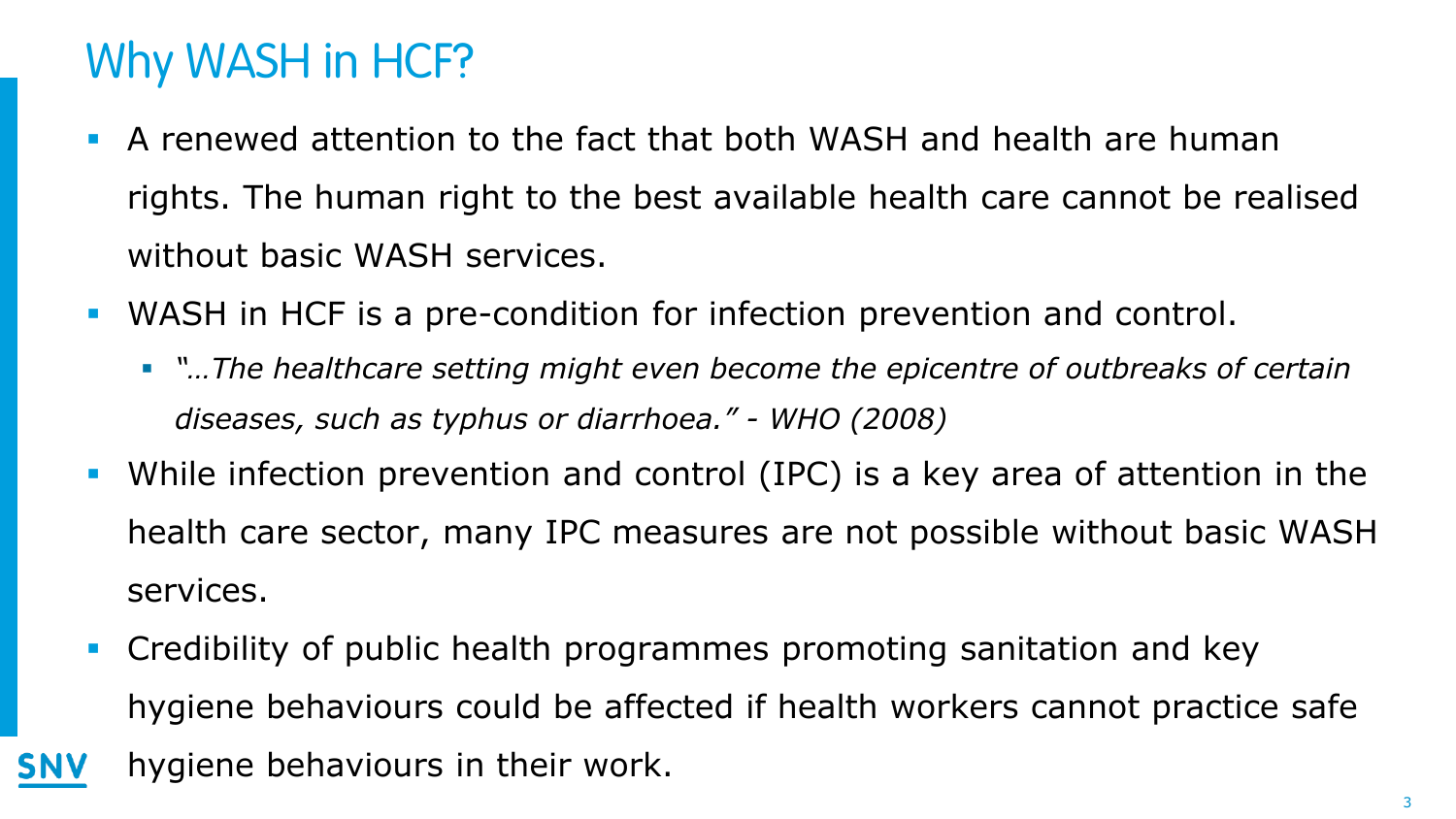## SDG targets related to WASH in HCFs

- 3.1 By 2030, **reduce the global maternal mort**ality ratio to less than 70 per 100,000 live births.
- **3.2 By 2030, end preventable deaths of new-borns and** children under 5 years of age, with all countries aiming **to reduce neonatal mortality** to at least as low as 12 per 1,000 live births and under-5 mortality to at least as low as 25 per 1,000 live births.
- **3.8 Achieve universal health coverage, including** financial risk protection, **access to quality essential health-care services** and access to safe, effective, quality and affordable essential medicines and vaccines for all.

 6.1 By 2030, **achieve universal and equitable access** to safe and affordable **drinking water** for all

- 6.2 By 2030, **achieve access to adequate and equitable sanitation and hygiene for all** and end open defecation, paying special attention to the needs of women and girls and those in vulnerable situations
- 6.3 By 2030, improve water quality by reducing pollution, eliminating dumping and minimizing release of hazardous chemicals and materials, halving the proportion of untreated wastewater and substantially increasing recycling and safe reuse globally
- 5.1 End all forms of **discrimination against all women and** girls everywhere
- 5.5 Ensure **women's full and effective participation and equal opportunities for leadership**  at all levels of decision making in political, economic and public life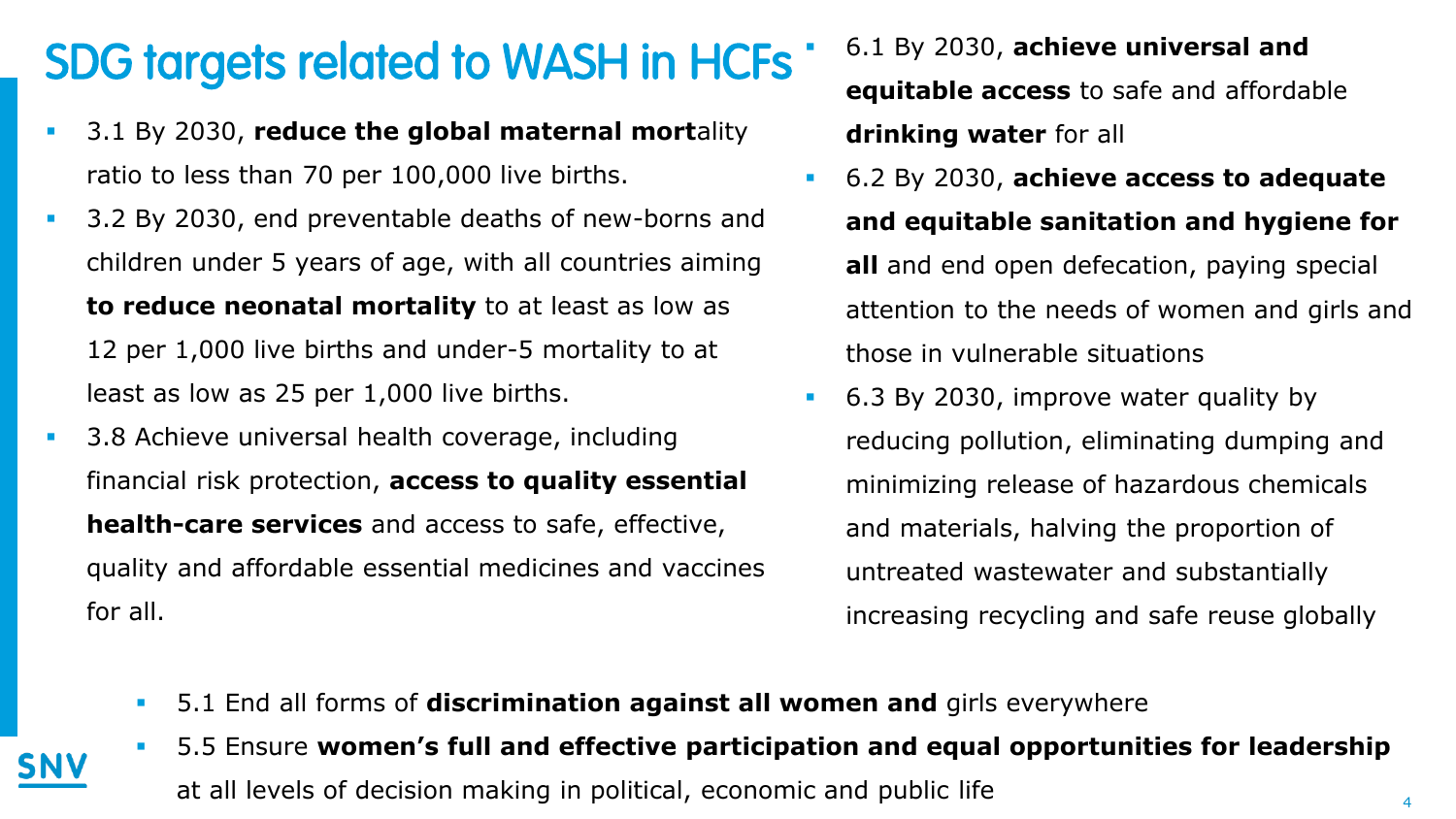#### STATUS OF WASH IN HCFS

part of the standard SDG monitoring by the JMP with five in sub -indicator ladders

- Hand hygiene at points of case
- Health care waste management
- Environmental cleaning



*Source: WASH in HCF: Practical Steps to achieve Universal to quality care. WHO/UNICEF*

#### **Water**

**Advanced service** To be defined at national level

#### **Basic service**

Water is available from an improved source<sup>16</sup> located on premises.

#### **Limited service**

An improved water source is within 500 meters of the facility, but not all requirements for basic service are met.

#### **No service**

Water is taken from unprotected dug wells or springs, or surface water sources: or an improved source that is more than 500 m from the facility; or the facility has no water source.

| <b>Sanitation</b>                                                                                                                                                                                                                                                                       | <b>Hand hygiene</b>                                                                                                                                                                  | Heal                                                                        |  |
|-----------------------------------------------------------------------------------------------------------------------------------------------------------------------------------------------------------------------------------------------------------------------------------------|--------------------------------------------------------------------------------------------------------------------------------------------------------------------------------------|-----------------------------------------------------------------------------|--|
| <b>Advanced service</b>                                                                                                                                                                                                                                                                 | <b>Advanced service</b>                                                                                                                                                              | Adva                                                                        |  |
| To be defined at<br>national level                                                                                                                                                                                                                                                      | To be defined at<br>national level                                                                                                                                                   | To be<br>natio                                                              |  |
| <b>Basic service</b>                                                                                                                                                                                                                                                                    | <b>Basic service</b>                                                                                                                                                                 | <b>Basio</b>                                                                |  |
| <b>Improved sanitation</b><br>facilities <sup>18</sup> are usable<br>with at least one<br>toilet dedicated for<br>staff, at least one<br>sex-separated toilet<br>with menstrual<br>hygiene facilities,<br>and at least one<br>toilet accessible for<br>people with limited<br>mobility. | <b>Functional hand</b><br>hygiene facilities<br>(with water and<br>soap and/or alcohol-<br>based hand rub) are<br>available at points<br>of care, and within<br>5 meters of toilets. | Wast<br>segre<br>at lea<br>and s<br>infec<br>are ti<br>dispo                |  |
| <b>Limited service</b>                                                                                                                                                                                                                                                                  | <b>Limited service</b>                                                                                                                                                               | Limit                                                                       |  |
| At least one<br>improved sanitation<br>facility, but not all<br>requirements for<br>basic service are<br>met.                                                                                                                                                                           | <b>Functional hand</b><br>hygiene facilities<br>are available at<br>either points of care<br>or toilets, but not<br>both.                                                            | There<br>sepa<br>or tre<br>dispo<br>and i<br>wast<br>requi<br>basic<br>met. |  |
| <b>No service</b>                                                                                                                                                                                                                                                                       | <b>No service</b>                                                                                                                                                                    | No s                                                                        |  |
| <b>Toilet facilities are</b><br>unimproved (pit<br>latrines without a<br>slab or platform,<br>hanging latrines<br>and bucket latrines),<br>or there are no<br>toilets or latrines at<br>the facility.                                                                                   | No functional hand<br>hygiene facilities<br>are available at<br>either points of care<br>or toilets.                                                                                 | Ther<br>sepa<br>sharp<br>wast<br>and/<br>wast<br>treat                      |  |

#### th care waste nced service defined at nal level service e is safely gated into st three hins harps and lious waste

**Environmental** cleaning

#### **Advanced service**

national level

**Basic service** 

To be defined at

eated and sed of safely.

#### **Basic protocols** for cleaning available, and staff with cleaning responsibilities

have all received

**Limited service** 

training.

#### ed service

e is limited ration and/ atment and osal of sharps nfectious e, but not all rements for service are

#### ervice

are no rate bins for **os or infectious** e, and sharps or infectious are not ed/disposed of.

#### No cleaning protocols are available, and no staff have received training on cleaning.

**No service** 

There are cleaning protocols, or at least some staff have received training on cleaning.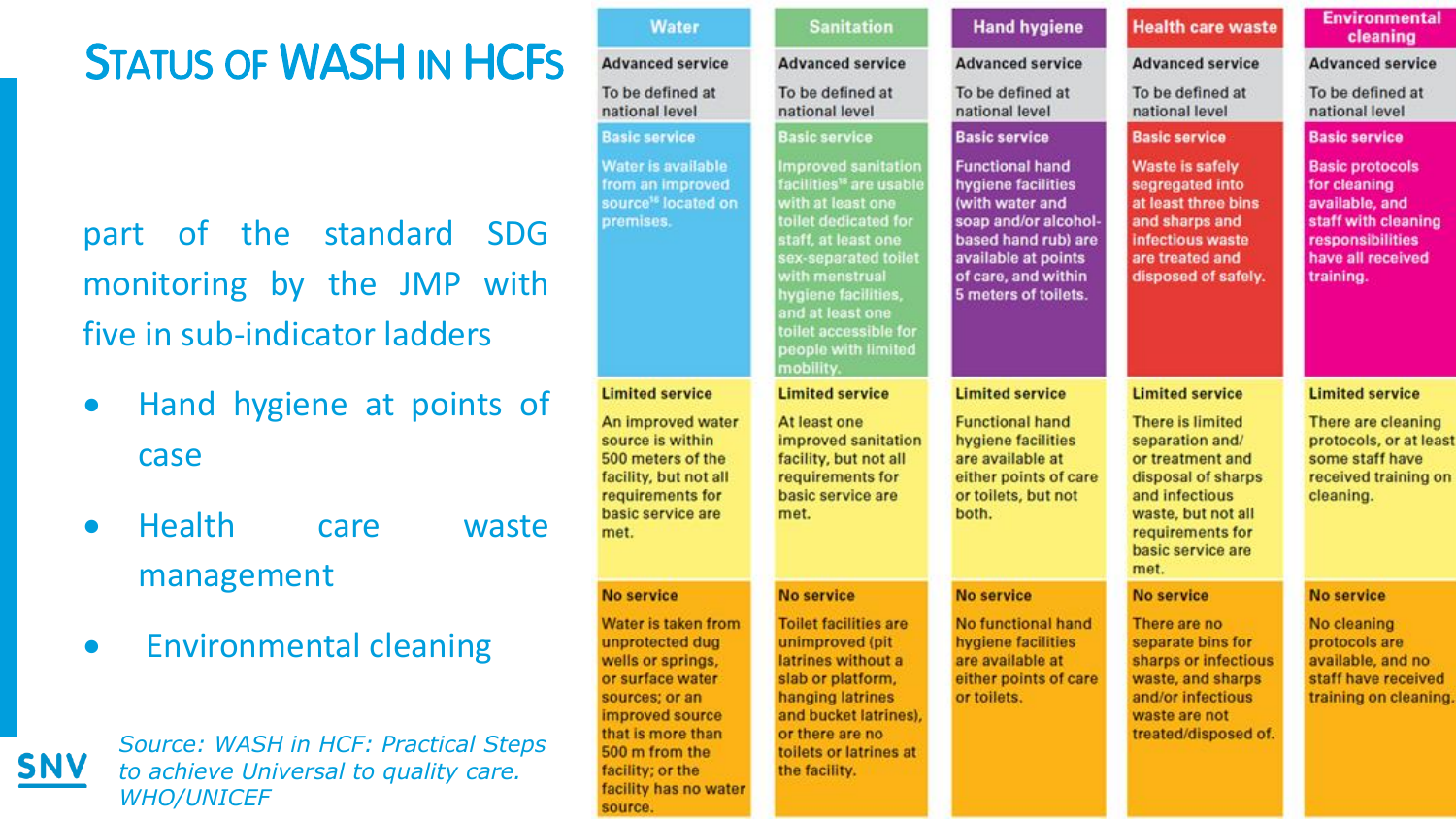#### **Incomplete standards**

- Many countries lack a set of coherent standards for WASH in health care facilities. Even where standards do exist, implementation is often curtailed by lack of funding or interest.
- Approximately 80% of the 78 countries that participated in the 2017 WHO-led Global Analysis and Assessment of Sanitation and Water (GLAAS) survey reported that they had a policy for WASH or infection prevention and control, but fewer than 25% of these policies were fully funded and implemented (24).
- If WASH in health care facilities is addressed at all, it often occurs in isolation, buried in the environmental health unit within the Ministry of Health. Environmental health units are often under-funded and disconnected from other key health programmes, making it difficult to include WASH in health care facility standards and costed WASH services in other areas of health, such as quality care, maternal and child health, and outbreak preparedness and response. Furthermore, few mechanisms and incentives exist for cross-sectoral collaboration between health, environmental health, and other ministries including local government and finance.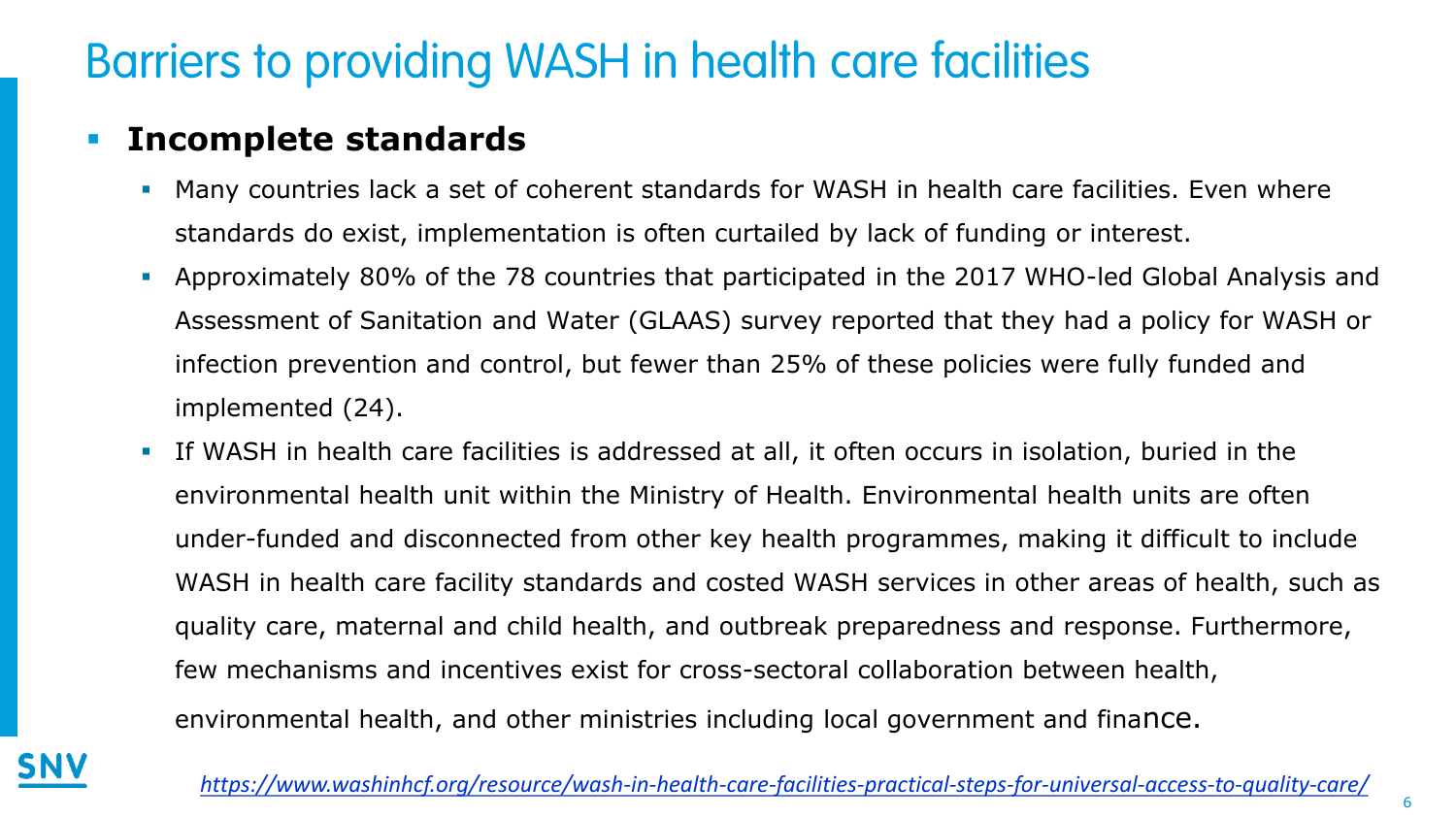#### **Inadequate monitoring**

- Monitoring efforts for WASH have also fallen short. Until recently, only a handful of national health monitoring systems collected meaningful information on WASH in health care facilities. In most cases, the only available data came from externally-conducted facility assessments.
- Without reliable data on the quality of WASH services, disaggregated by facility type and location, it has been difficult to understand and respond to needs and develop costed plans for improvements.
- The 2015 WHO/UNICEF landscape report on WASH in health care facilities (25) extracted WASH data from assessments of over 54,000 facilities.
- The more recent 2019 Joint Monitoring Programme (JMP) report, however, compiled data from over 560,000 facilities. Using the JMP to monitor WASH in health care facilities should lead to significant improvements in monitoring efforts.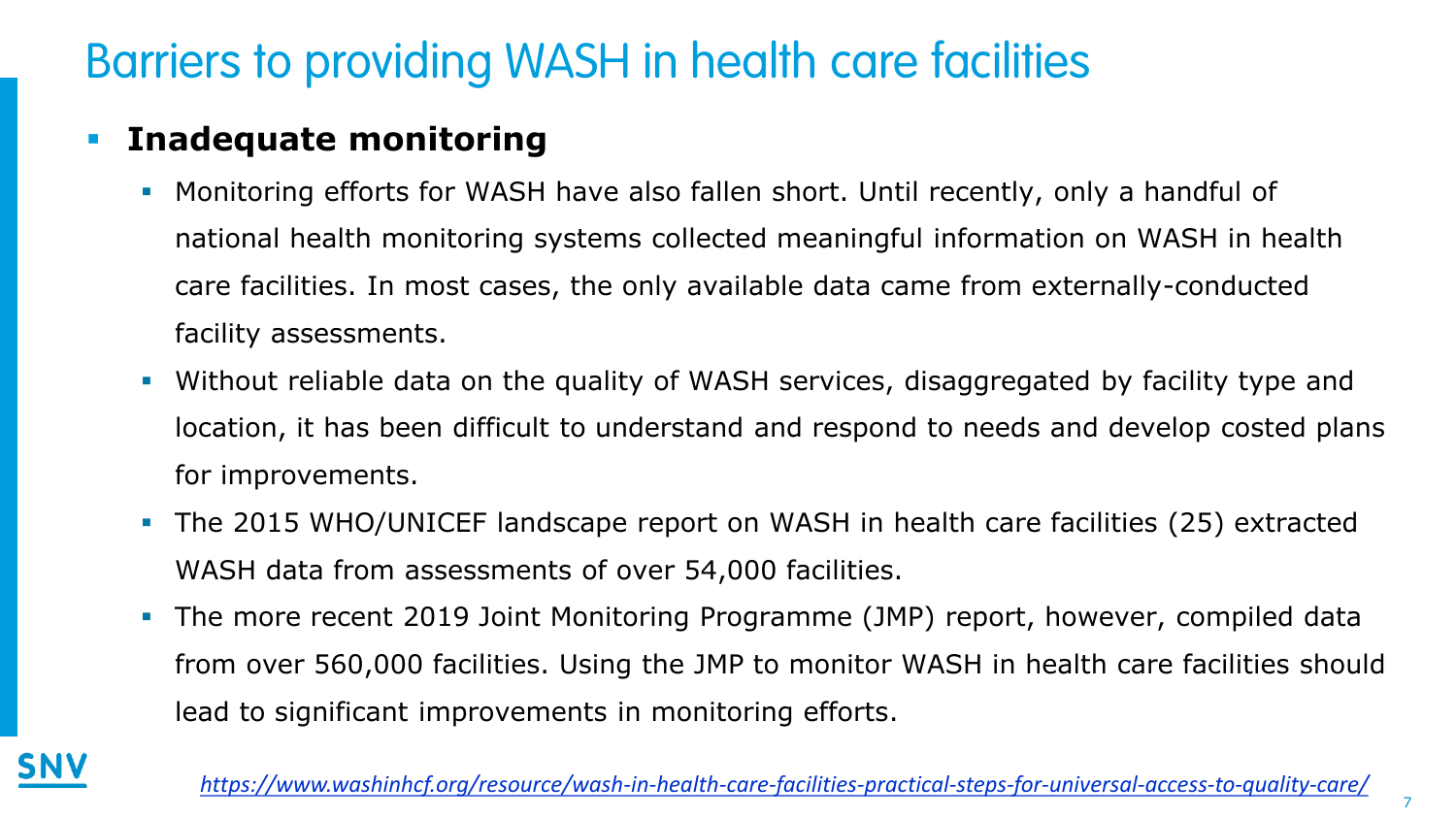#### **Disease-specific budgeting**

- Many national health budgets are organized by disease area, with line items for routine costs, such as vaccines and medicines, rather than for cross-cutting health-systems functions like WASH. As a result, health facilities often lack funds for capital infrastructure investments and ongoing operation and maintenance as well as for overlooked functions such as cleaning and waste management.
- While many countries have decentralized budgeting responsibilities, few local revenue schemes exist to generate funds for WASH in health care facilities, especially in rural areas.

#### **Disempowered workforce**

.

 Staff in health care facilities are usually overburdened and have neither the incentives nor the training to improve and manage WASH services. Facility administrators, health care providers, and patients often consider inadequate WASH to be intractable, particularly if improvements are thought to require costly basic infrastructure. *<https://www.washinhcf.org/resource/wash-in-health-care-facilities-practical-steps-for-universal-access-to-quality-care/>* <sup>8</sup>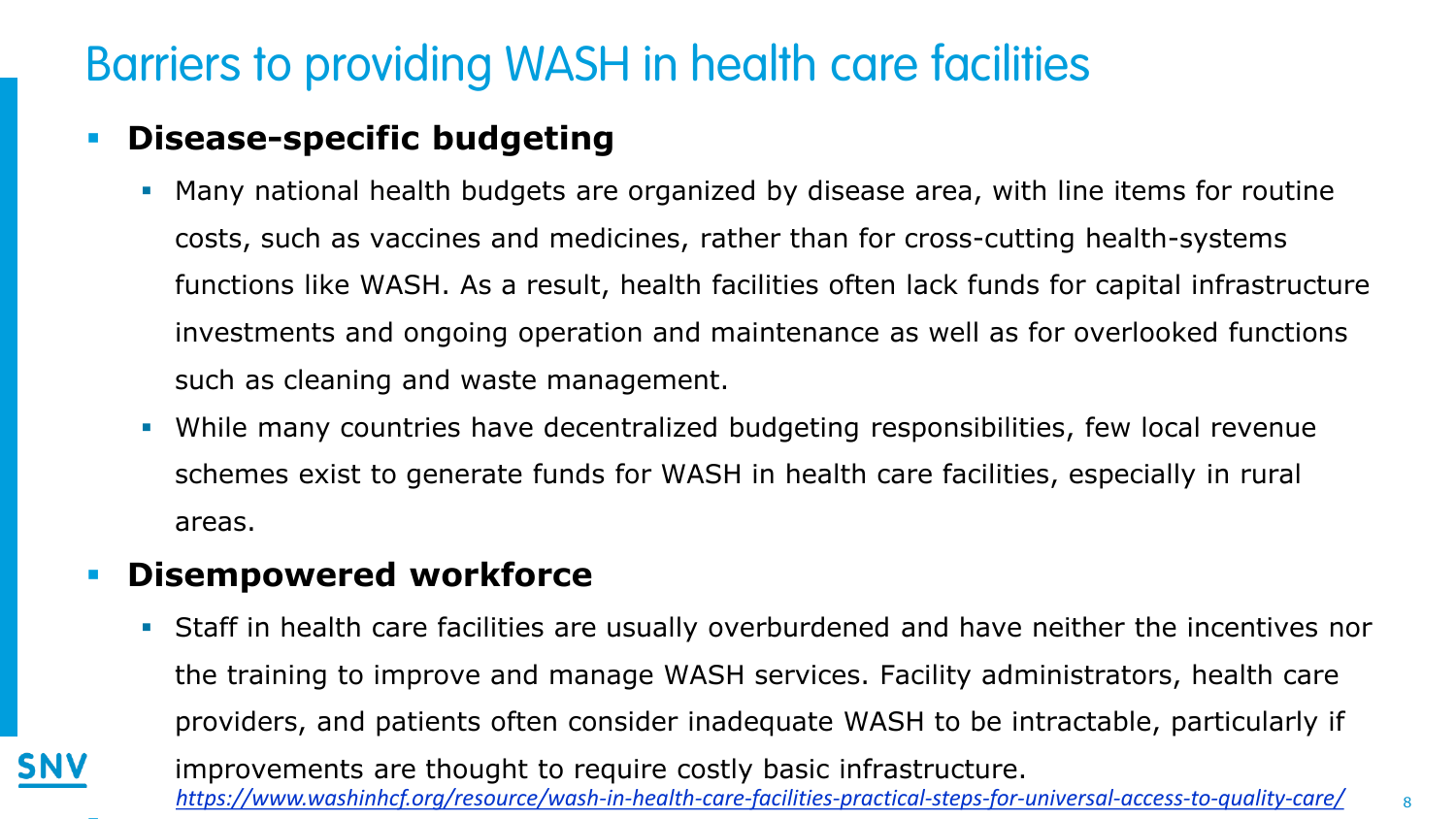#### **Poor WASH infrastructure**

- Most low-income countries and many pockets within middle-income countries lack fullyfunctioning, safely managed municipal water and sanitation services. Without municipal services, health care facilities may require large capital investments that are beyond the financial means of health budgets.
- Investing in WASH infrastructure and providing ongoing operation and maintenance will require effective intersectoral collaboration. Such collaboration is also needed for tackling looming problems such as AntiMicrobial Resistance (AMR) where lack of WASH in health care facilities leads to preventable infections and where faecal waste from facilities could provide a pathway to AMR in the environment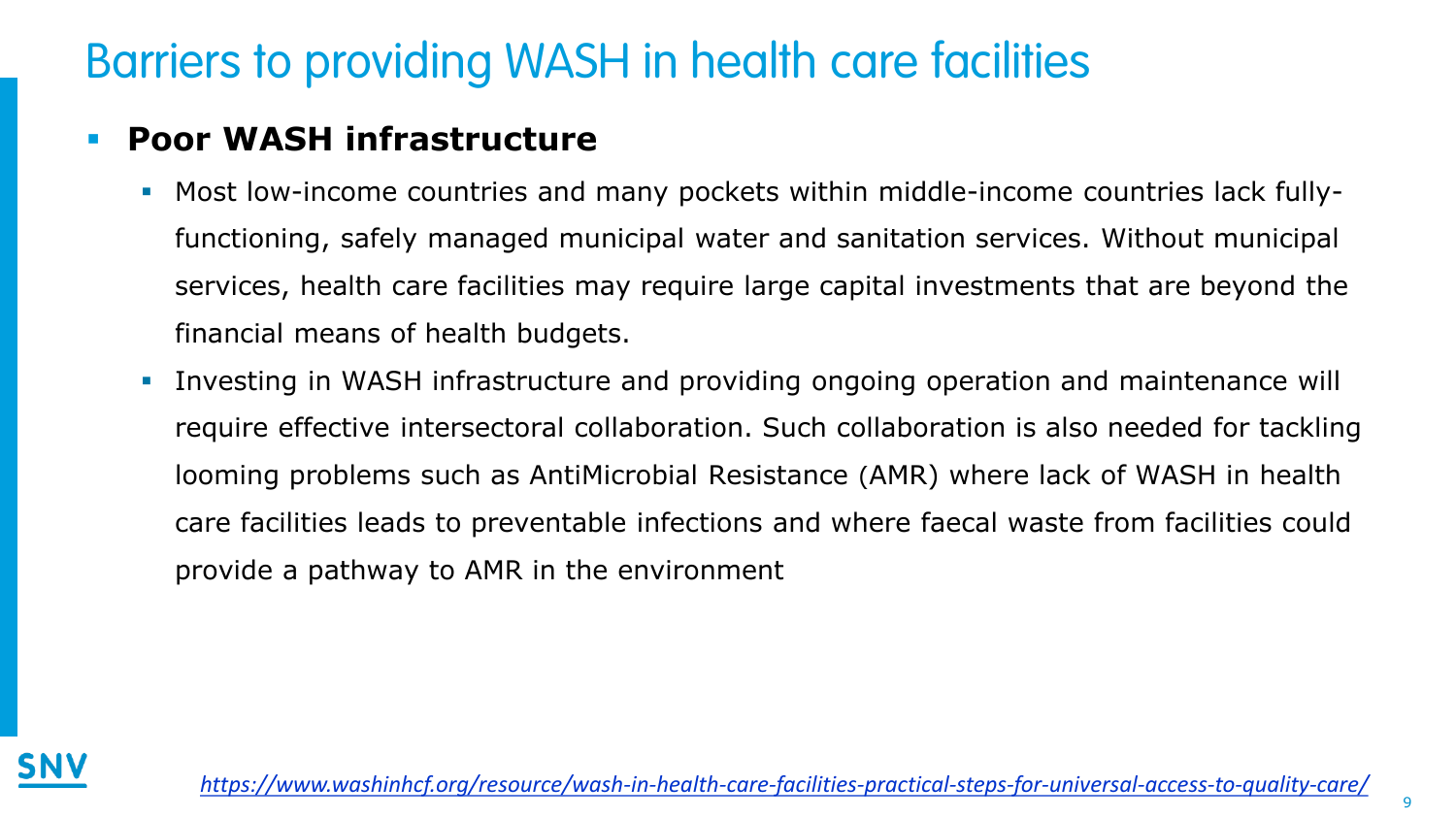#### THE CONSEQUENCES OF POOR WASH AND COMPROMISED IPC

Lack of WASH in health care **facilities Compromised IPC** practices

- Increased risk of healthcareassociated infections (HAI)
- Increased risk of spread of HAI  $\mathbf{2}$
- Increased burden of expensive, 3 hard-to-treat and life-threatening resistant infections
- Decrease in patient confidence in  $\bullet$ health care

Overreliance on preventive<br>use of antibiotics

High health care costs and<br>poor health outcomes

Increased use of antibiotics to treat preventable infections

**Increased resistance** 

*Source: Tackling AMR. WHO/UNICEF*

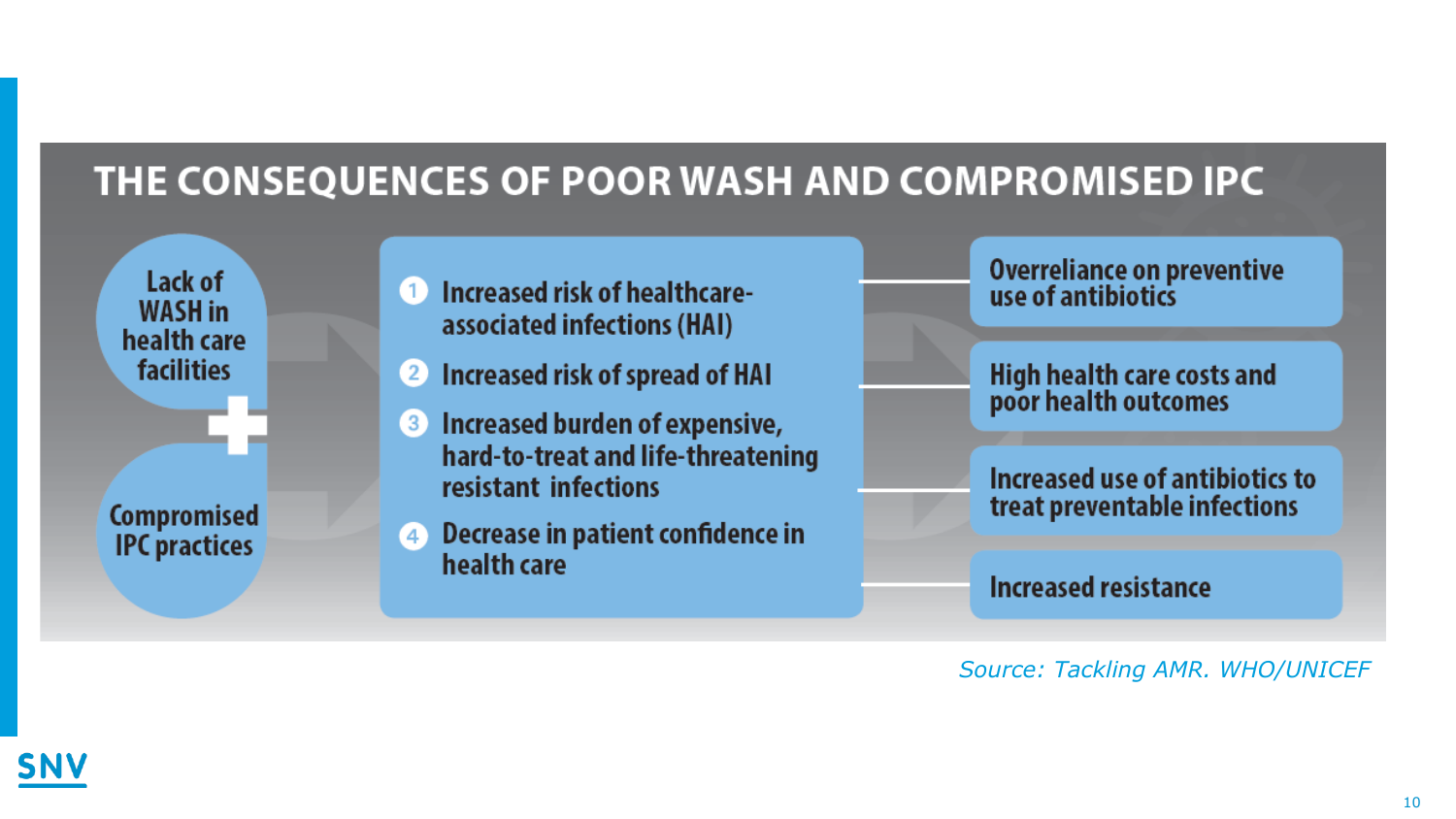## SNV ACTIVITIES IN WASH IN HCFS

- **-** Health and Hygiene Activity (HHA) in Nepal (started 2016)
- USSHD- HCFs 5 countries (started 2017)
- Beyond the Finish Line- Bhutan, Laos (started 2017)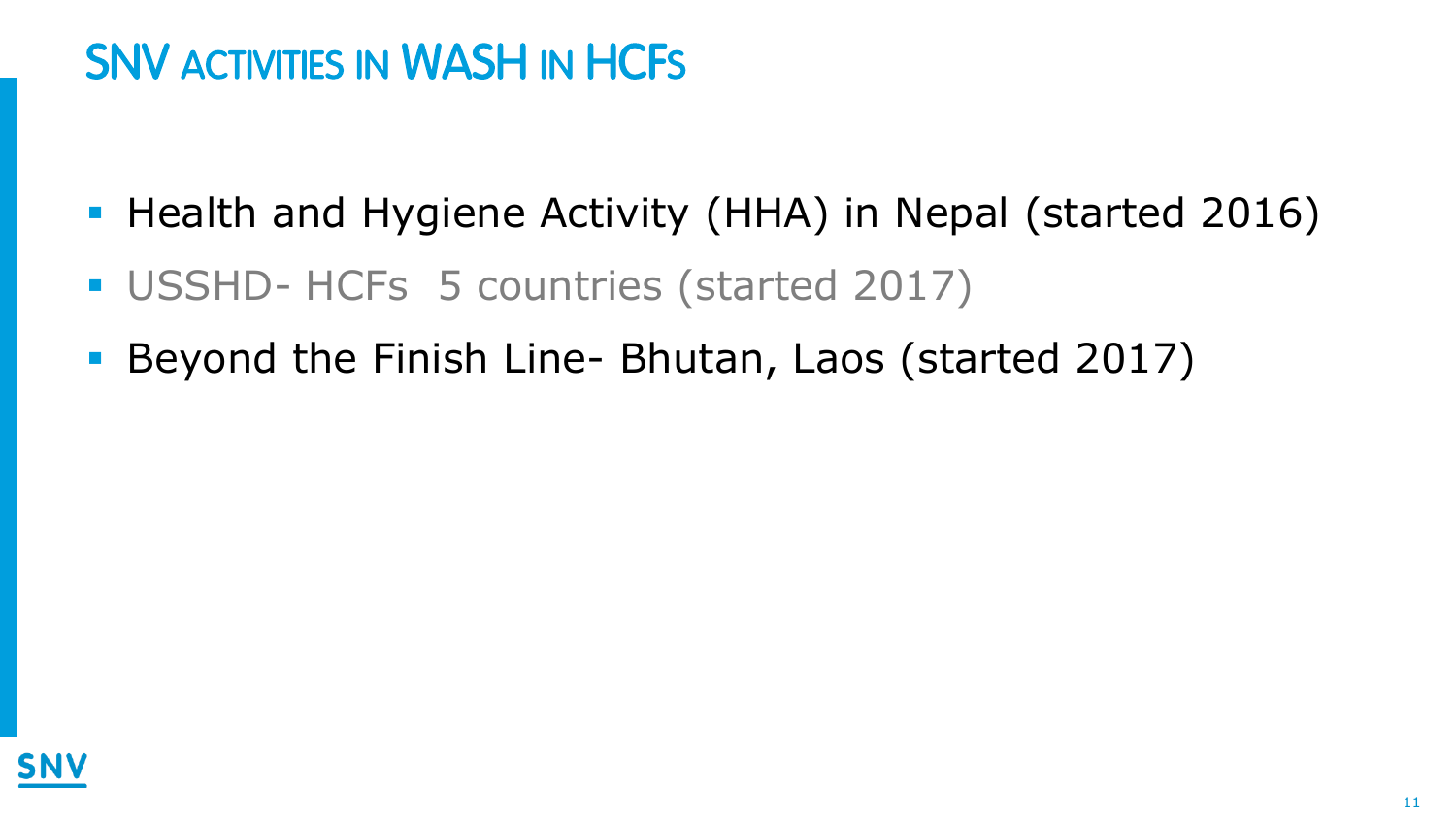## **Brief findings from Baseline on Health Care Facility under Urban Sanitation & Hygiene for Health and Development (USHHD) (16 Cities 5 Countries)**

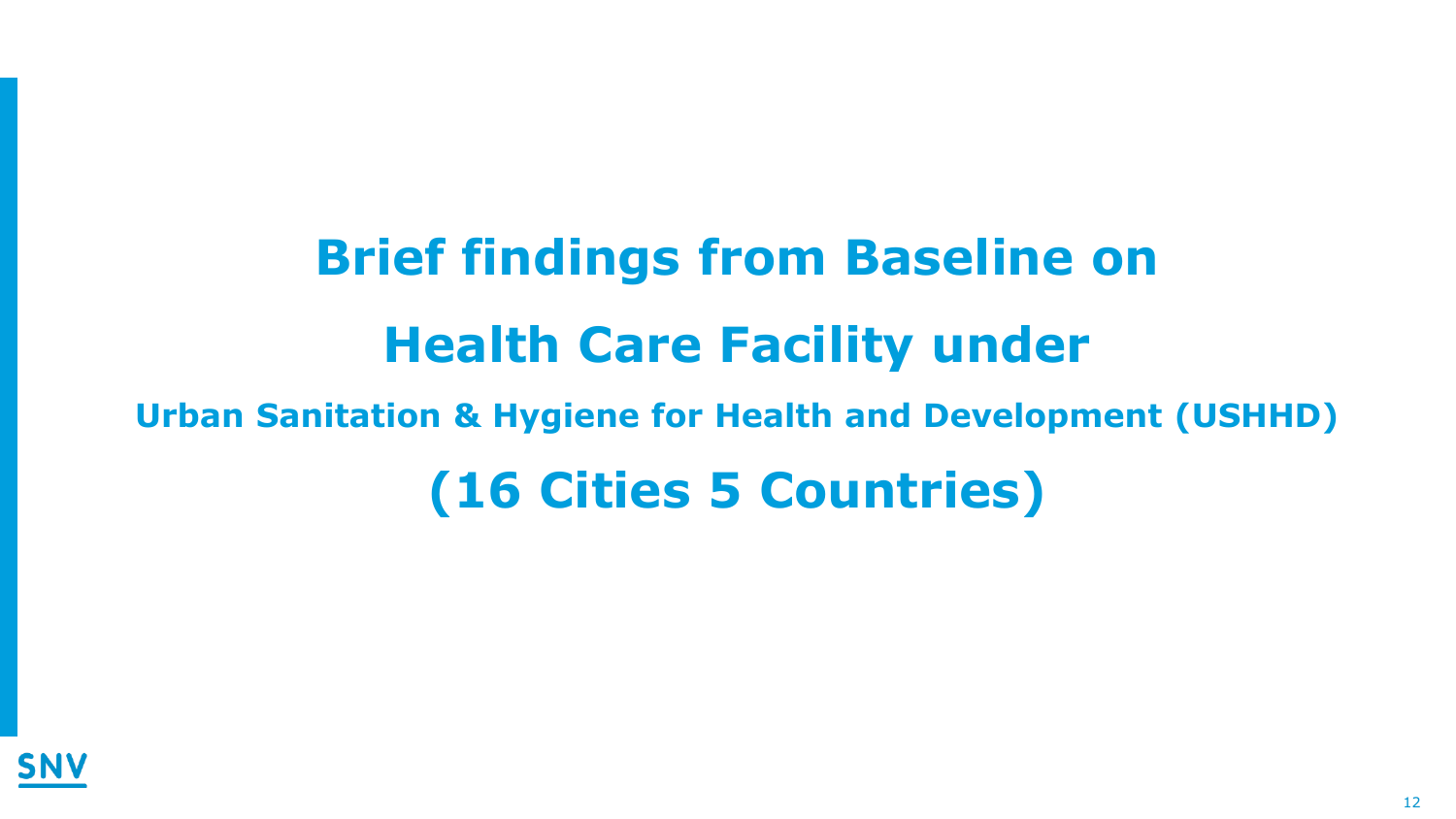## Background

- In May 2018, a survey of health facilities was conducted in 16 cities across 5 countries (Bangladesh, Indonesia, Nepal, Tanzania and Zambia).
- The sample was 366 facilities, of which 65 hospitals.
- **136 publicly managed, 195** private for-profit entities.
- **EXTED Variations: Asian countries** more privately managed facilities; Tanzania has 17% of faith-based facilities and in Zambia 85% is publicly

managed.



Type of health facility surveyed per country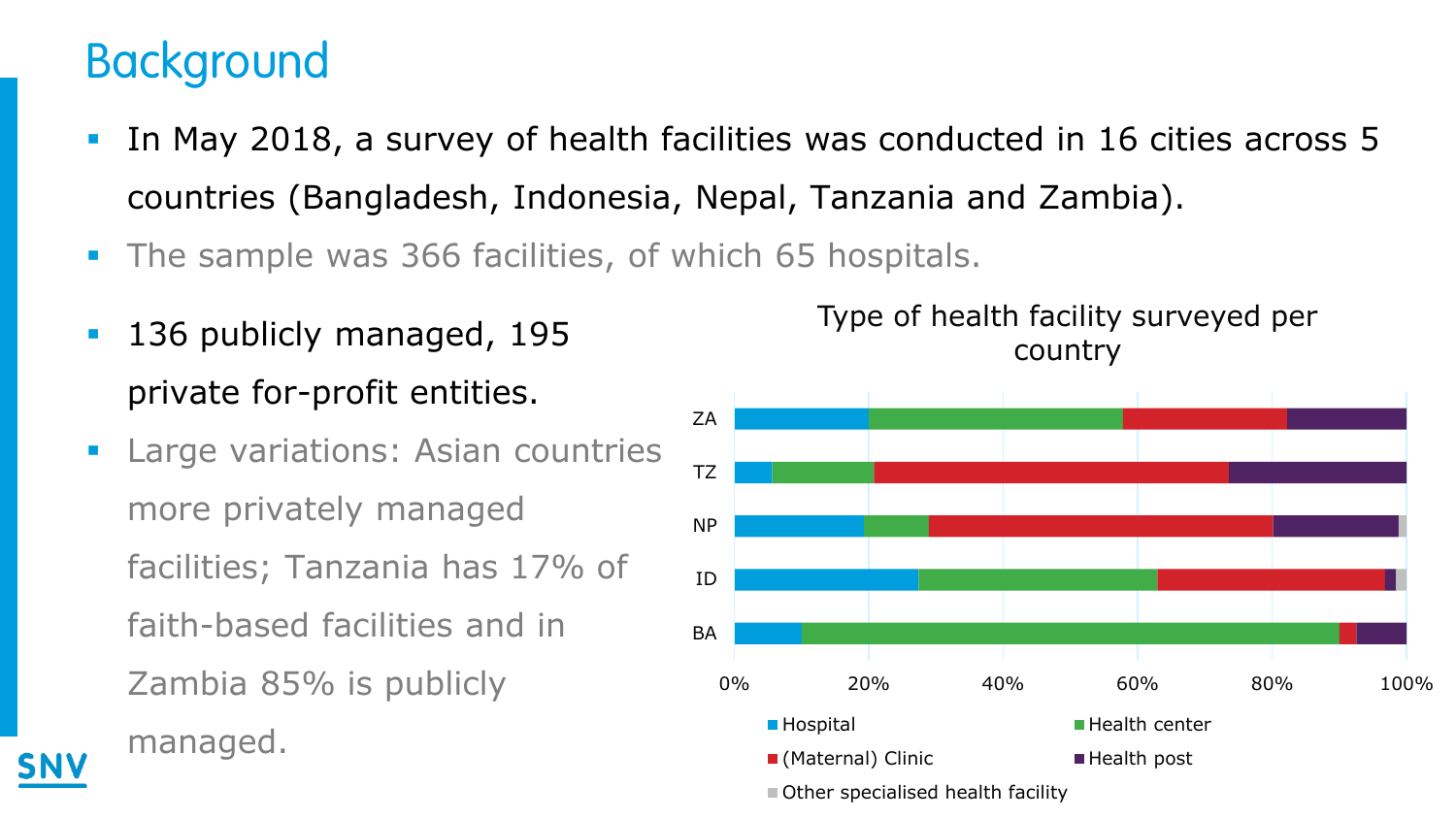#### Access to water supply services (aligned with JMP)

- **As can be seen on the right, the** majority of health facilities surveyed have basic water supply services.
- **Limited services in Indonesia** (37%) and Zambia (27%), are related to not having a connection on the premises (10% Indonesia, 16% Zambia) no water observed (34% Indonesia, 11% Zambia). A further 7% in Zambia has no water source or uses surface water.

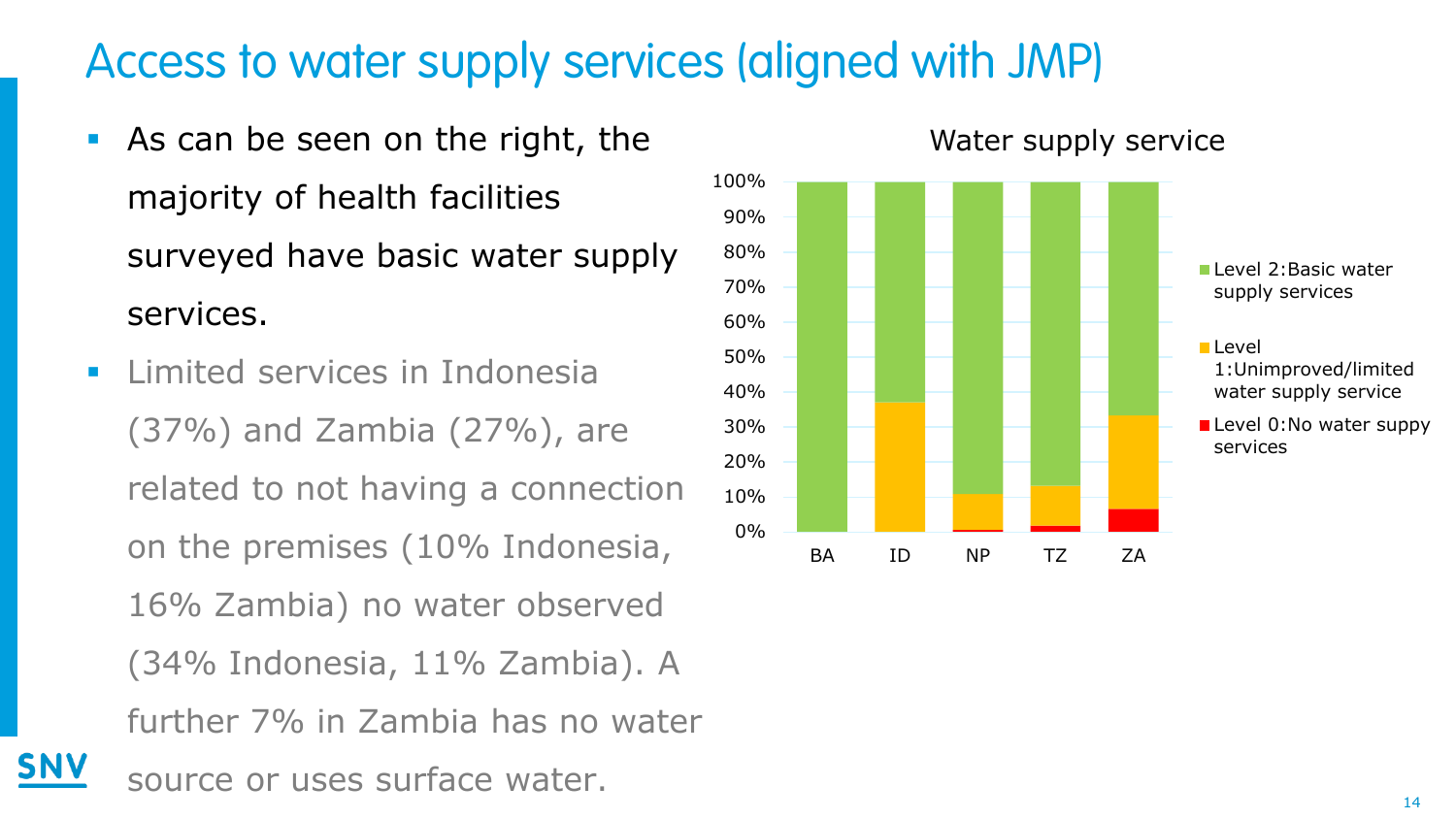#### Sanitation situation (ladder aligned with JMP<sup>1</sup>)

- As can be seen in the graph, the vast majority of health facilities surveyed have limited or unimproved sanitation services.
- **Health facilities with no services in** Nepal, indicated using services in neighbouring houses, while in Indonesia in communal toilets.
- **None of the health facilities has** advanced sanitation services.



15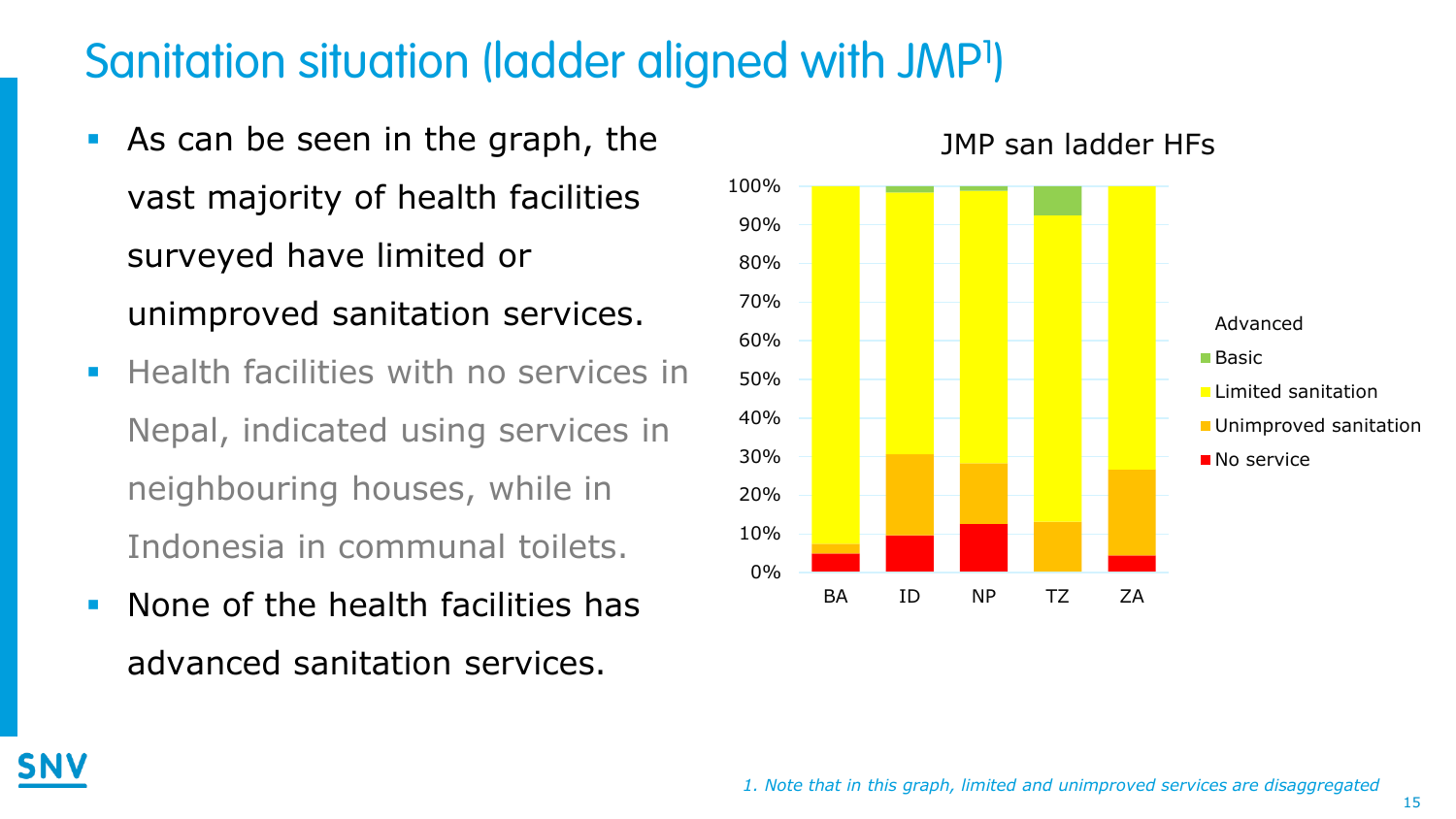### Why are so many health facilities classified as having limited service

- The biggest issue is the **lack of suitable facilities for people with disability**. A second issue the lack of **separate male and female toilets**, thirdly the facility being **unimproved**.
- There are 95 facilities with in-patient and out-patient services, 30% of these do not have separate toilet facilities. The biggest issue in Nepal (61% don't

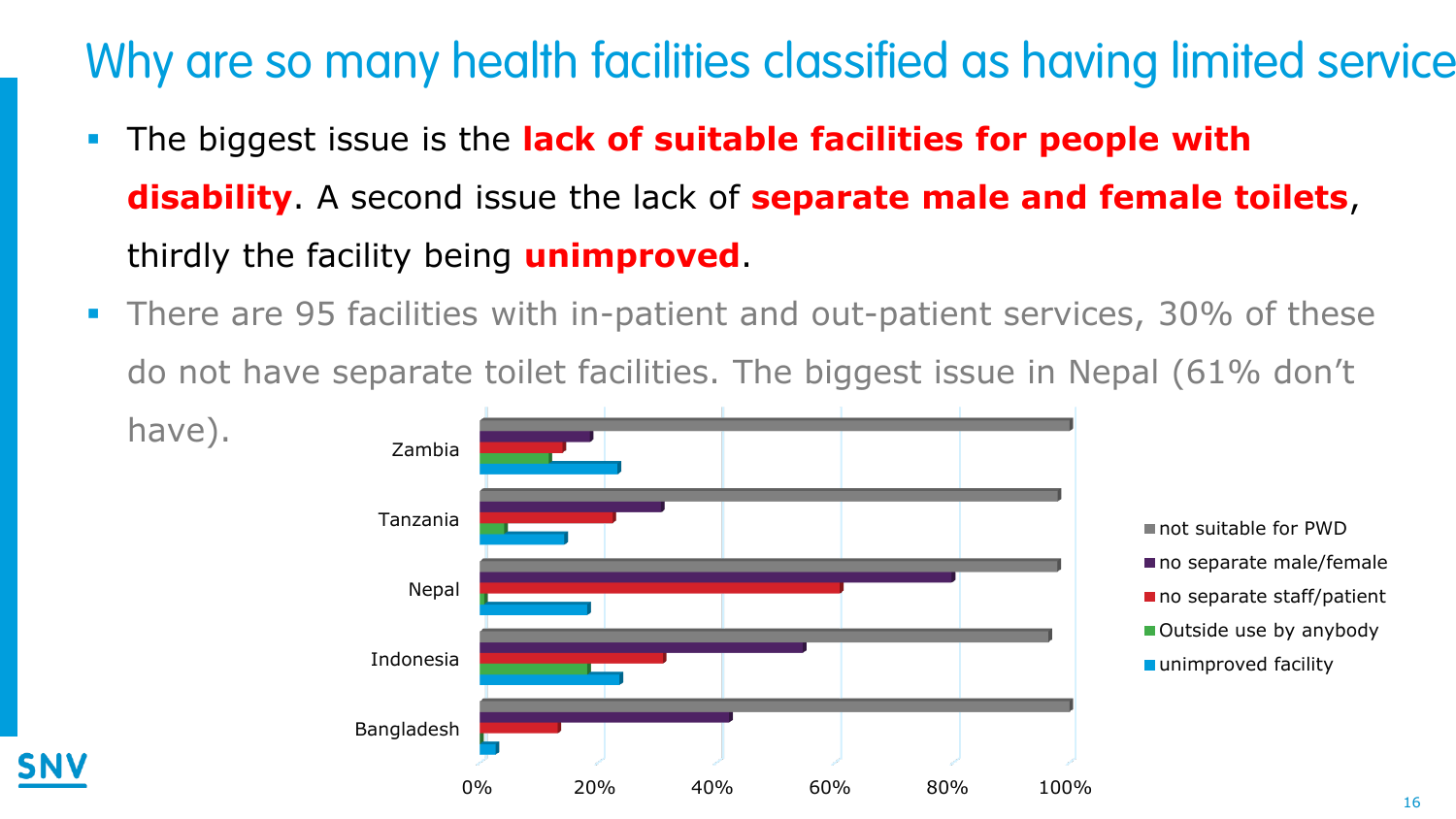## Type of adjustments for sanitation for PWD

(only for health facilities with facilities for PWD)

|                   | Ramp           | <b>Handles</b> | <b>Seating</b><br>toilet | Extra space |  |
|-------------------|----------------|----------------|--------------------------|-------------|--|
| <b>Bangladesh</b> | 1.             | $\overline{0}$ | $\overline{0}$           |             |  |
| <b>Indonesia</b>  | $\overline{2}$ | 3              | $\overline{2}$           |             |  |
| <b>Nepal</b>      | 5              | 3              | 5                        | O           |  |
| <b>Tanzania</b>   | $\mathbf{1}$   |                | 5                        |             |  |
| Zambia            | 0              |                | 0                        | O           |  |

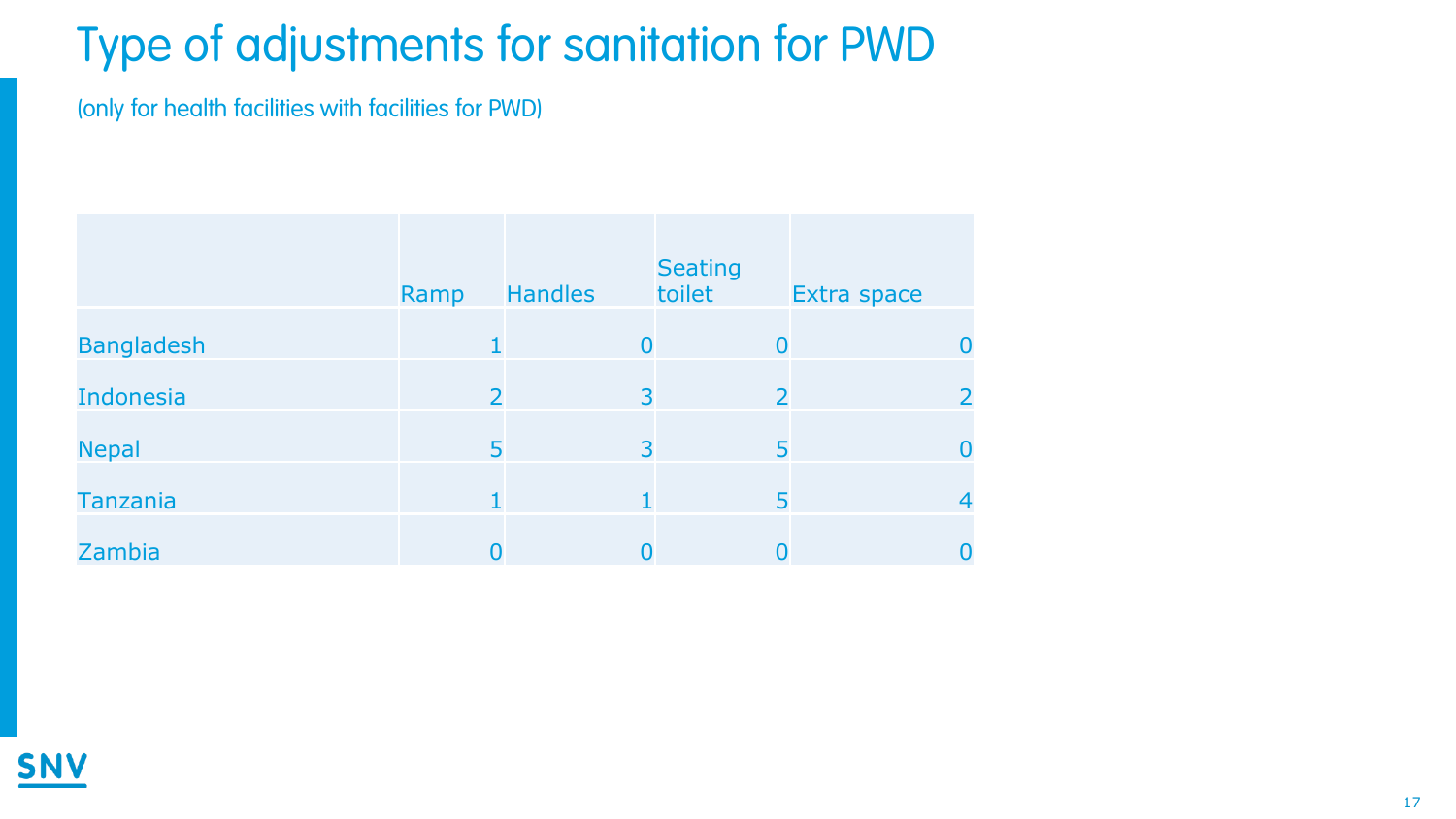### Indicator 2, use of toilets

- **Indicator 2 was calculated observing** toilet blocks. The level reflects the situation in ≥50% of cubicles in both toilet blocks.
- As can be seen on the right, the majority of health facilities **has functional, clean and even private toilets**.
- **However, there are some challenges in use, and cleanliness issues** particularly in Bangladesh, Tanzania and Zambia.



#### Indic2, use of toilets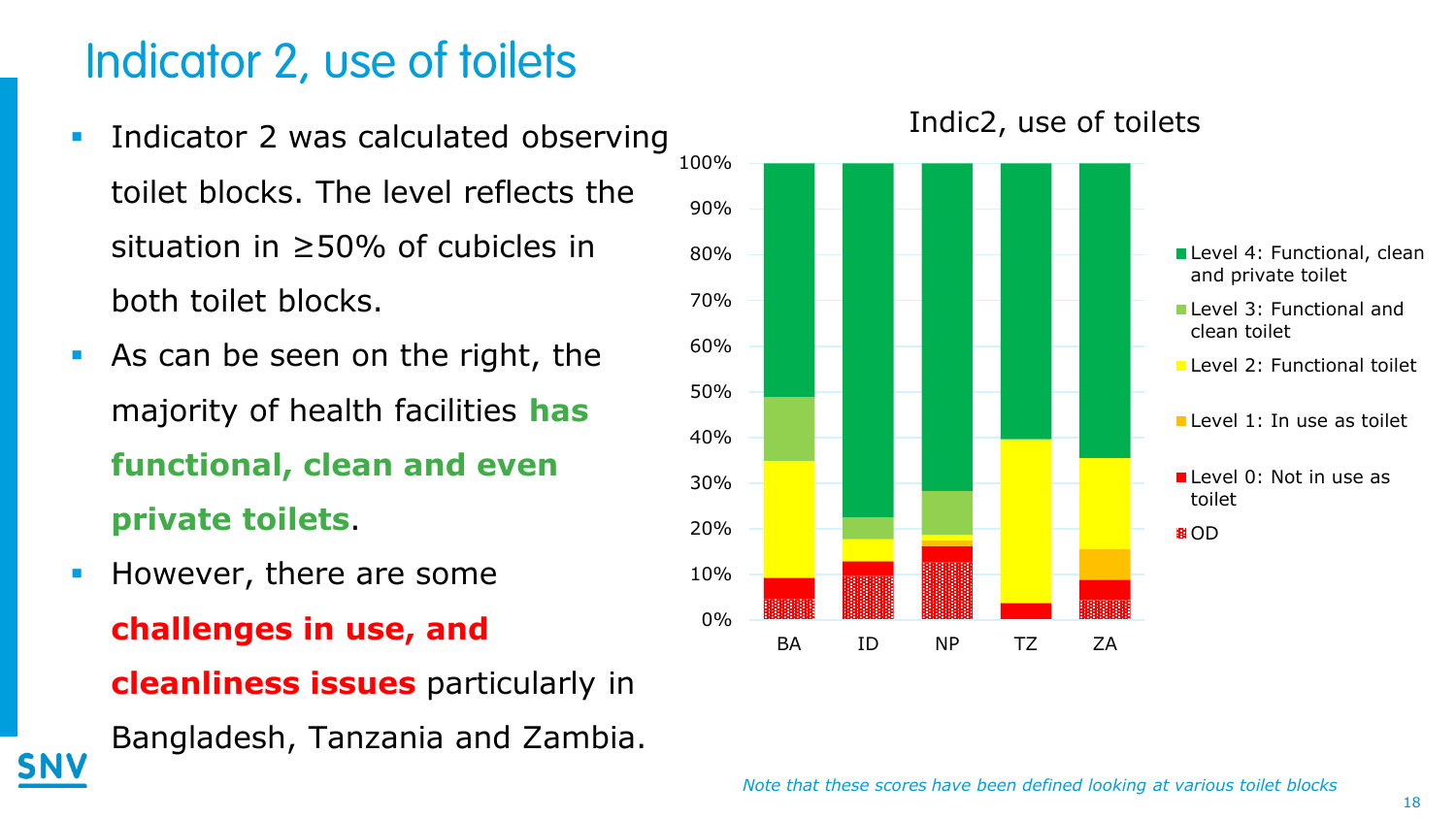### Hand washing with soap after defecation

- **Hand washing stations should be** within 5 meters distance of the observed toilet blocks.
- **No hand washing station in** Indonesia (44%) and Zambia (38%), reflects no toilet, hand washing station further than 5 metres (ID, 18%; ZA, 7%) and no hand washing station (ID, 16%; ZA, 10%). Furthermore in Zambia, 11% does not have signs of water.



#### HWWS after defecation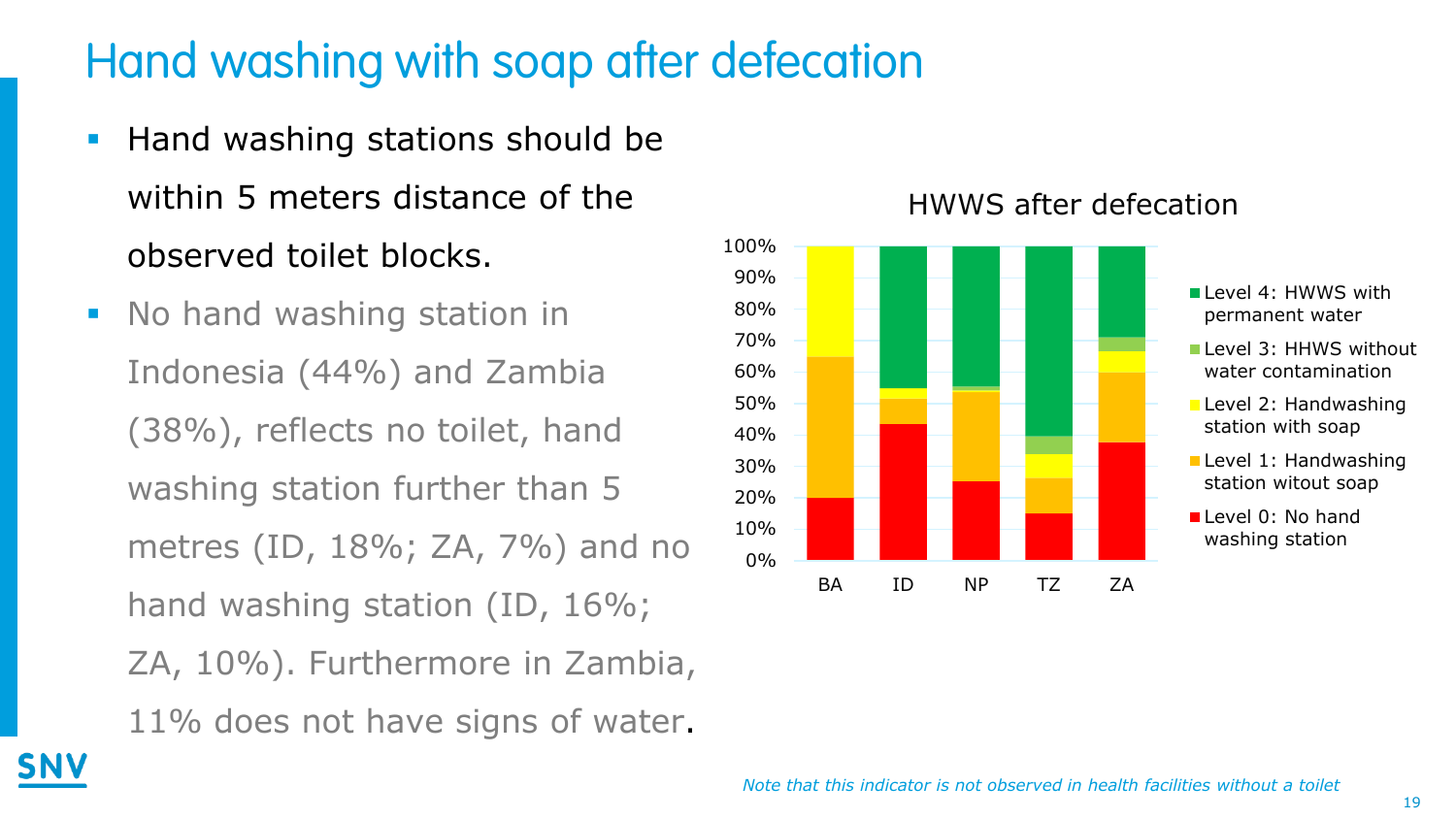### Hand washing with soap at points of care

- **Hand washing at points of care was** observed sampling up to 2 rooms.
- The hand washing station should be in the room or within 2 meters.
- **The picture is mixed. Bangladesh has** a challenge with the type of hand washing station (not preventing contamination).
- Nepal shows 44% without HW station, of which 10% beyond 2 meters and 11% with no hand washing station at all.



Use of an alcohol based rub is near to zero except for Indonesia (29%) and Nepal (16%) of facilities.

#### HWWS at points of care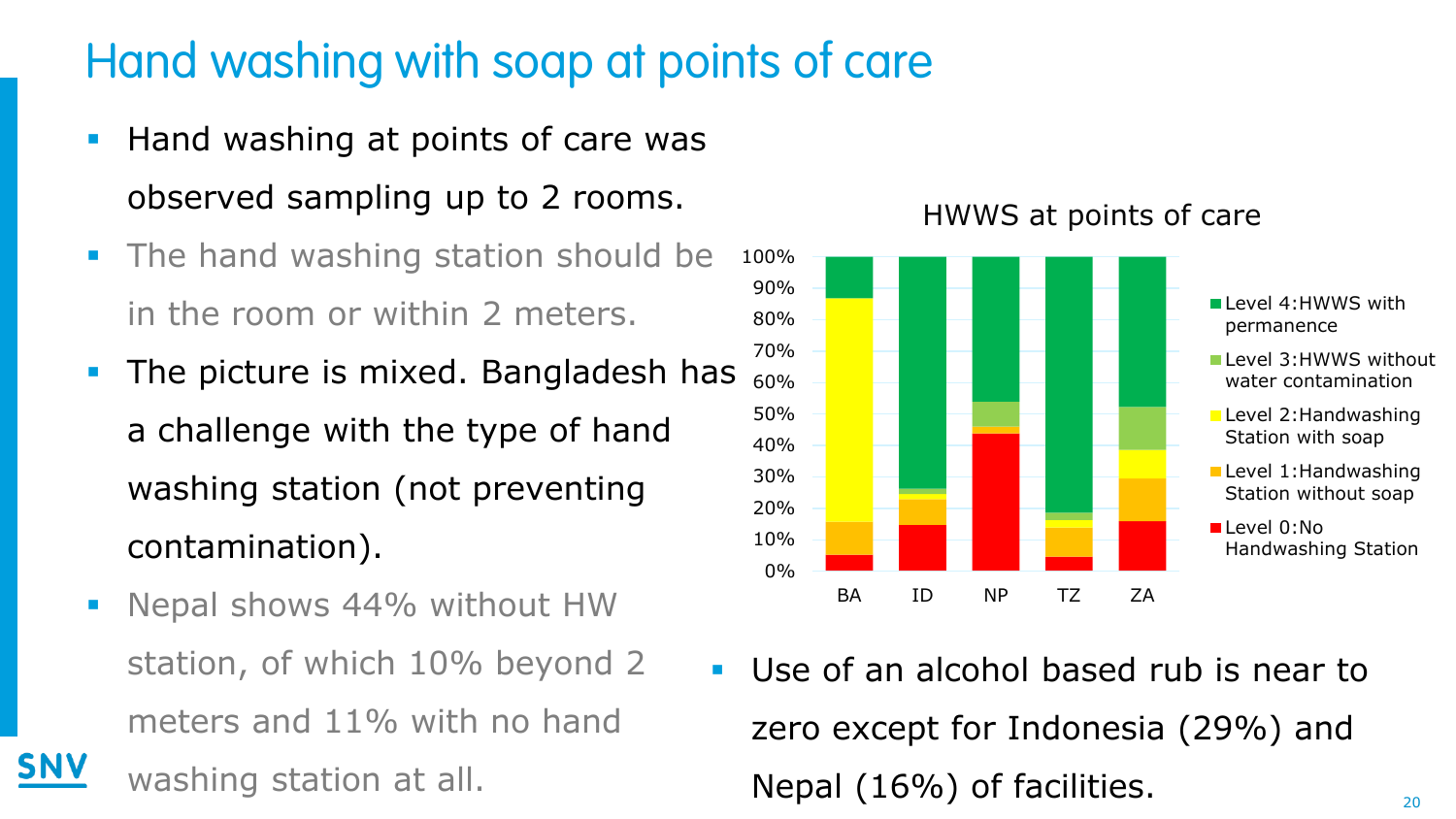## Menstrual hygiene management (MHM)

- As for indicator 2, provisions for MHM are observing toilet blocks or if a separate place is provided, in that place. The level reflects the situation in ≥50% of cubicles in both toilet blocks.
- For Bangladesh, the high % red is due to the response of "no private place for changing", in spite of the presence of toilets.
- **For Zambia the high % red is partially** due to no place, and partially blank for toilets for males only.

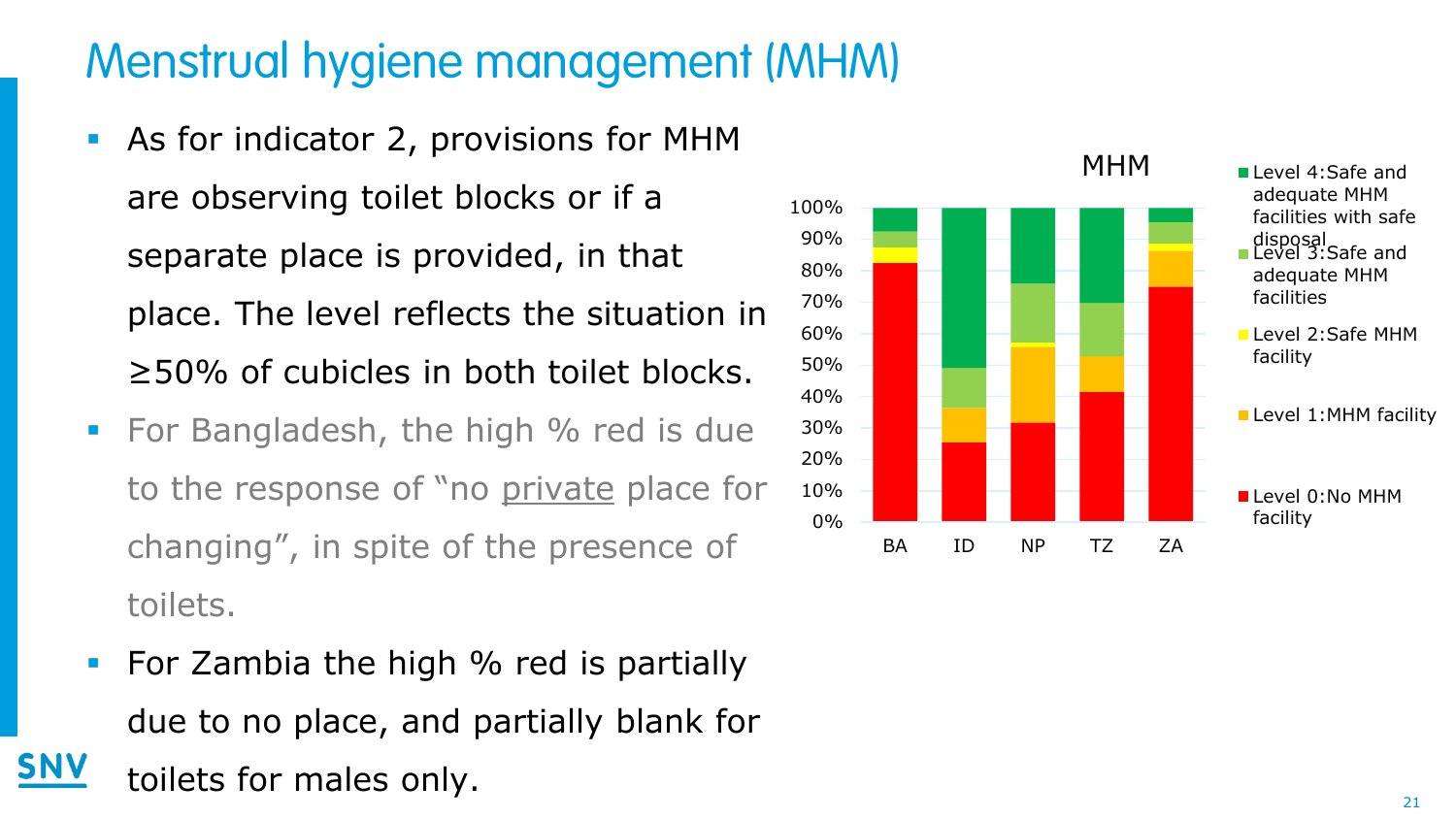#### Solid waste management on premises

**Bangladesh (65%) and Zambia** (42%), and 25% of facilities in Tanzania, have a littering challenge with solid waste on premises.







 In Tanzania and Zambia, 25% respect 38% disposes solid waste in the toilet.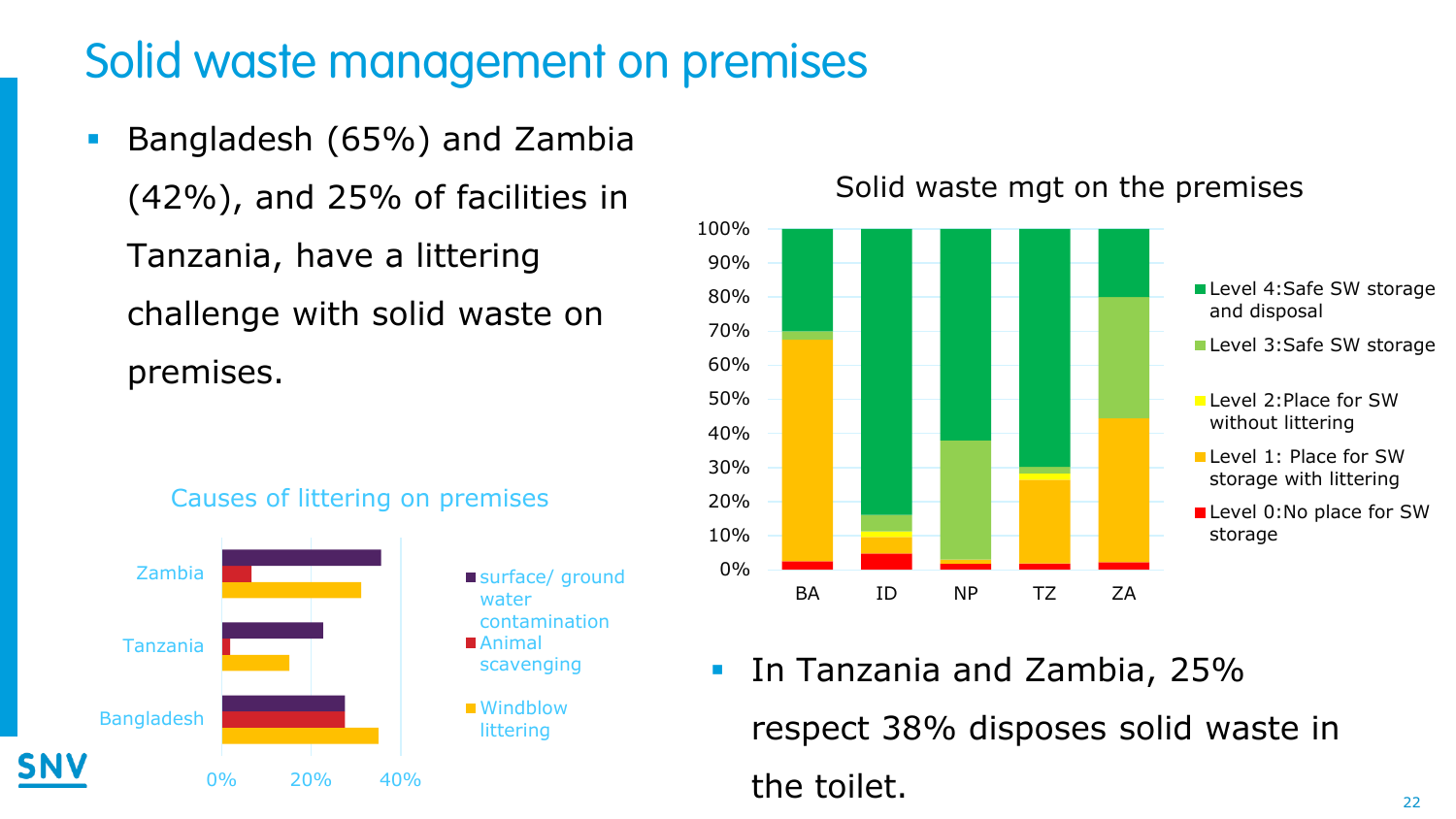## Management of health care waste

- **Most health facilities have no specific** place or do not segregate the three main types of waste: sharps, infectious waste, general waste
- **The remainder segregates but not** according to standards.
- Only in Nepal (12%) and in Tanzania (2%) health care waste is properly segregated, but not treated.



#### Mgt of health care waste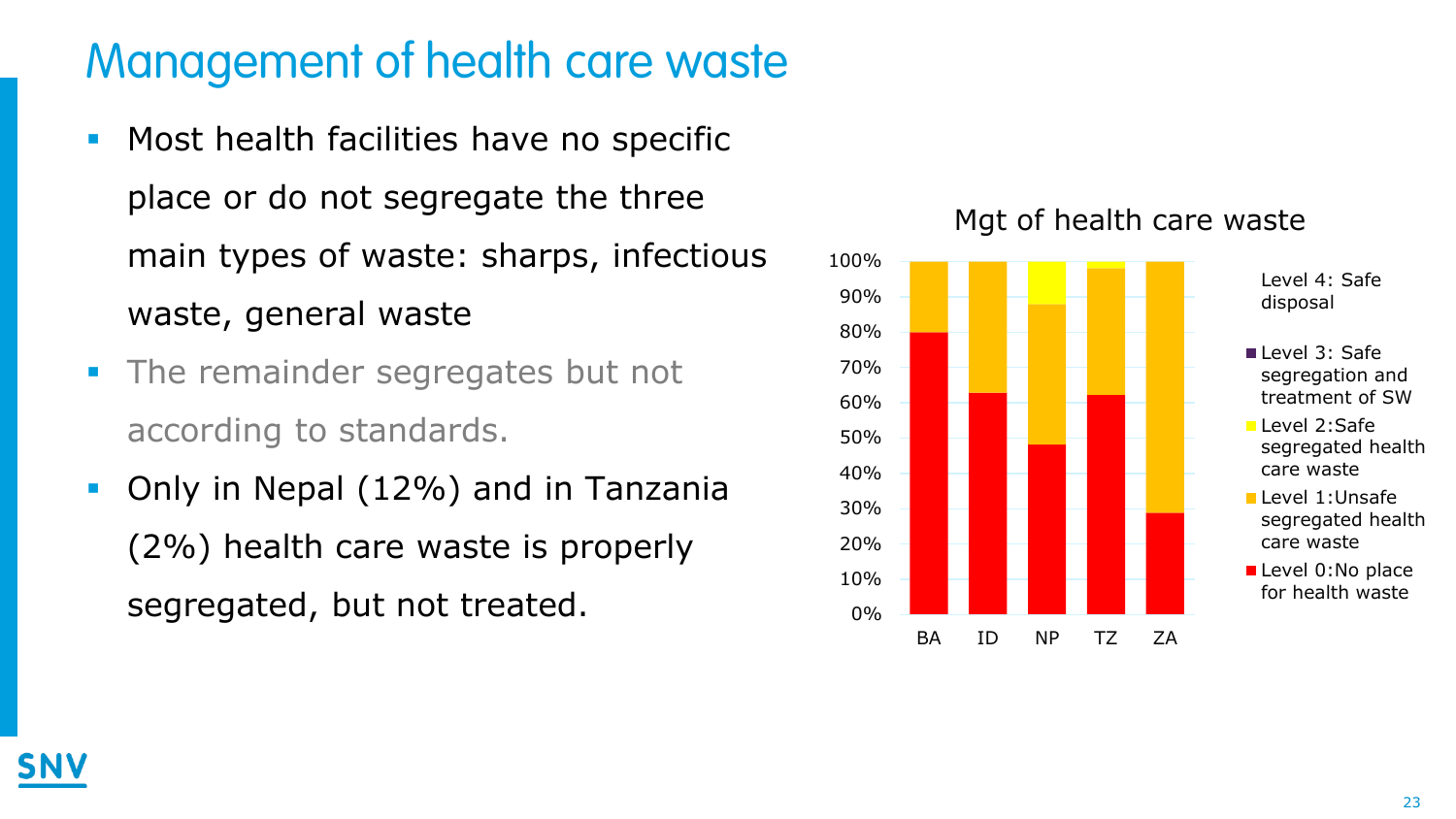## What is the main problem with segregation?

- Main challenge seems to be that one of the three wastes is not segregated. Particularly in the Asian countries.
- **Secondly the safety of** segregation of infectious waste (Asia and Africa) and sharps (mostly Asia).

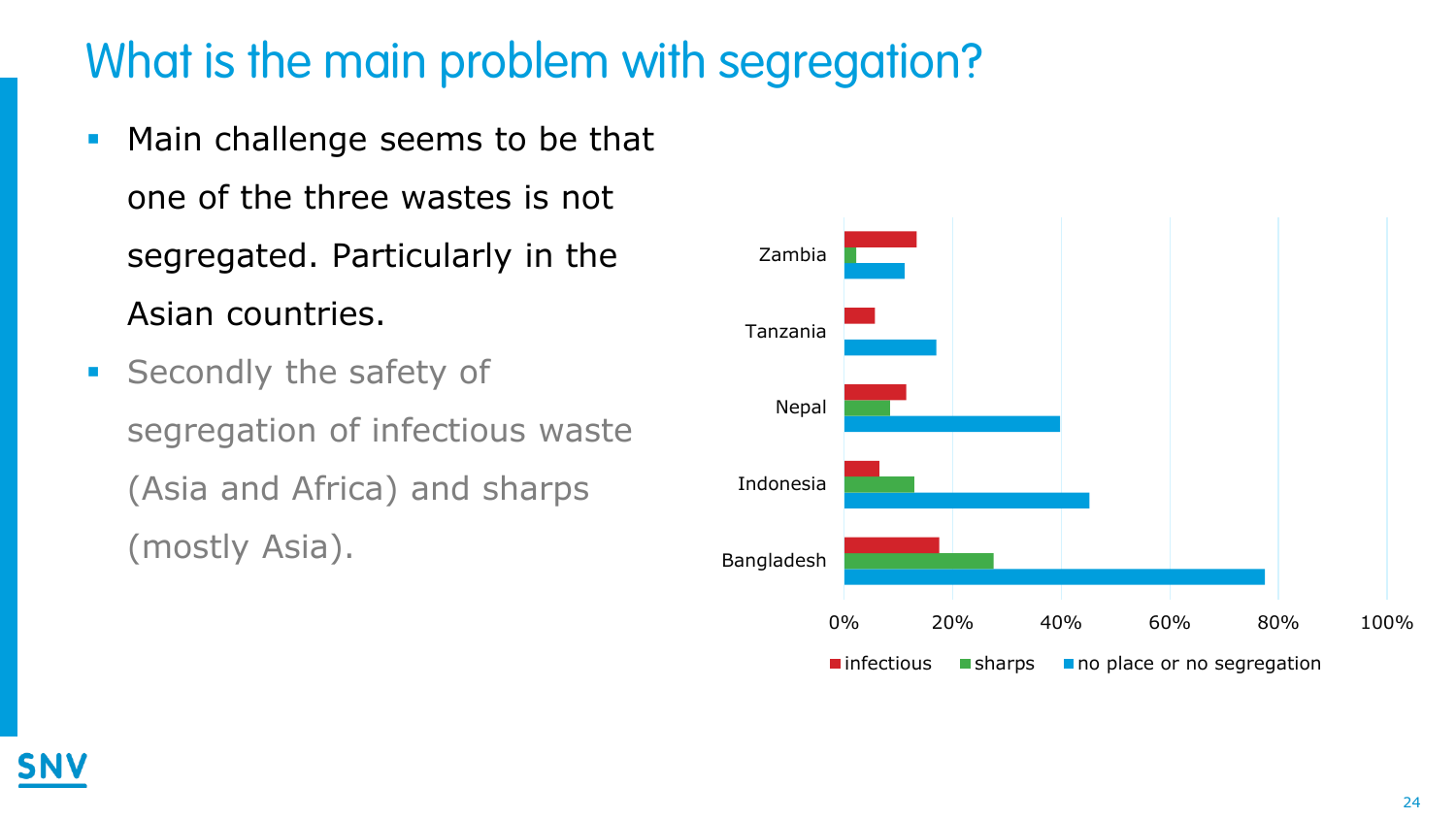## Emptying

- Why is TZ this red (54%)?
- Safely emptied ID 4.8%, Zambia  $2%$
- **Timeliness of emptying the main** limitation, though worker safety is also a limitation in Bangladesh and Nepal particularly.
- **We need to look deeper into the** timely emptying of HCFs to see if this is correct.

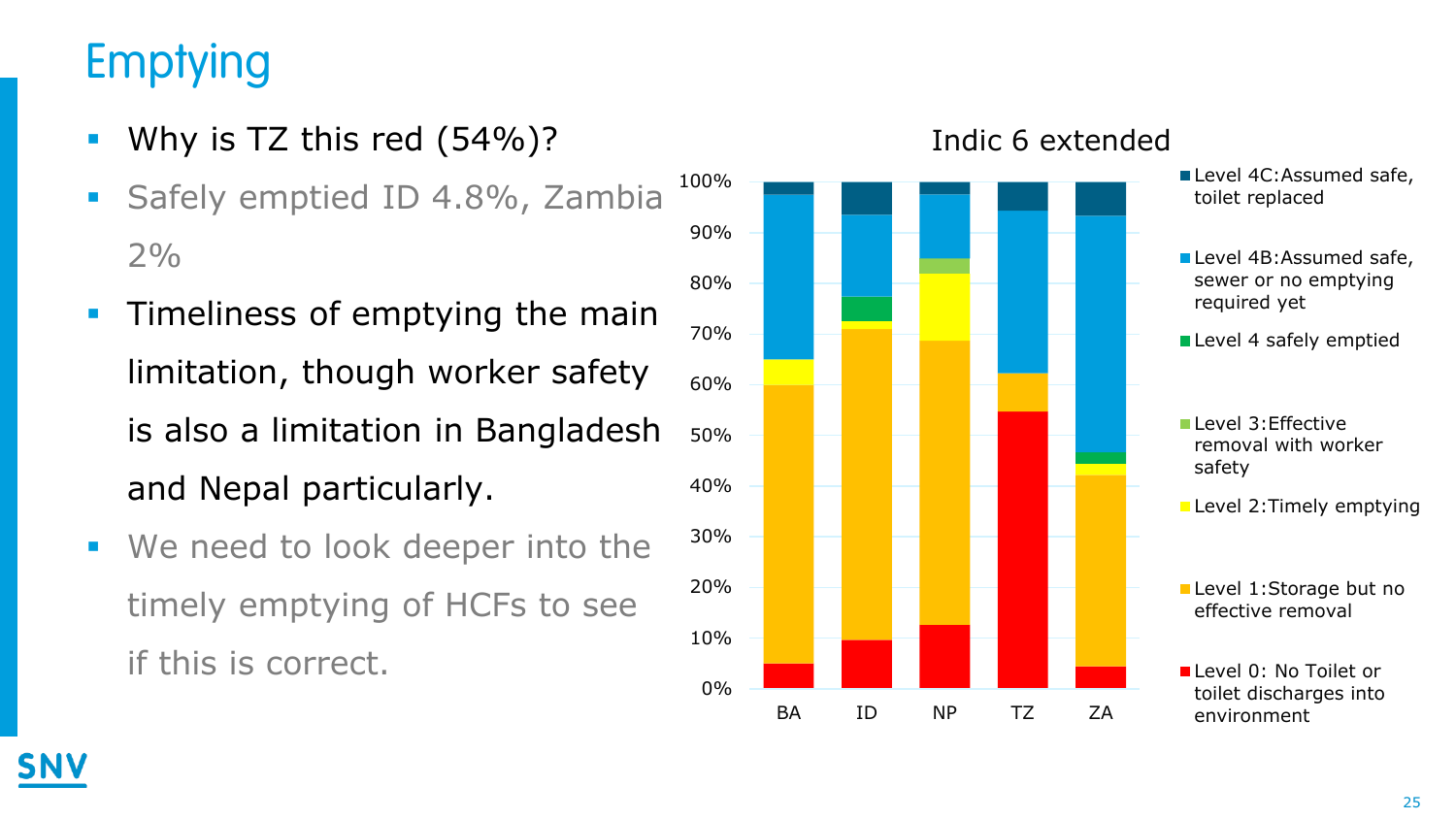## Did you ever empty your pit? (FSM14 without blanks)

- **Aside from Bangladesh and** Indonesia, where there are high "don't know's", most pits have not been emptied.
- **We used average pit** dimensions, was this correct?

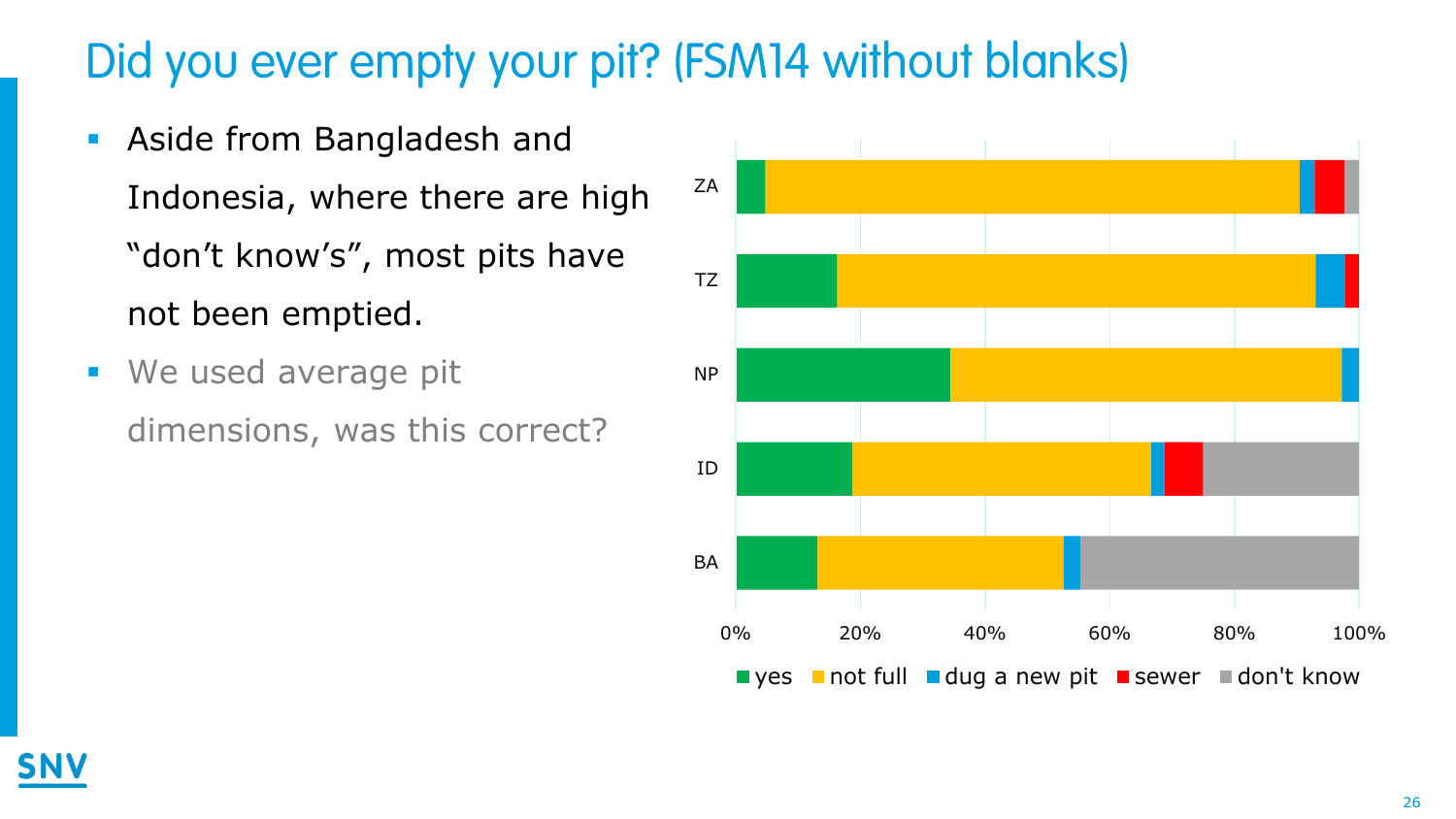#### Where do the faeces go?



#### **pond**

- river/open drain closed drain
- To a direct pit
- To an off-set pit
- sequential pits
- single compartment
- To a water tight tank
- To a septic tank
- To a communal septic tank
- To piped sewer or DEWATS
- To a biogas installation
- **Z** use toilets in neighbouring houses
- **n** use of communal or public toilet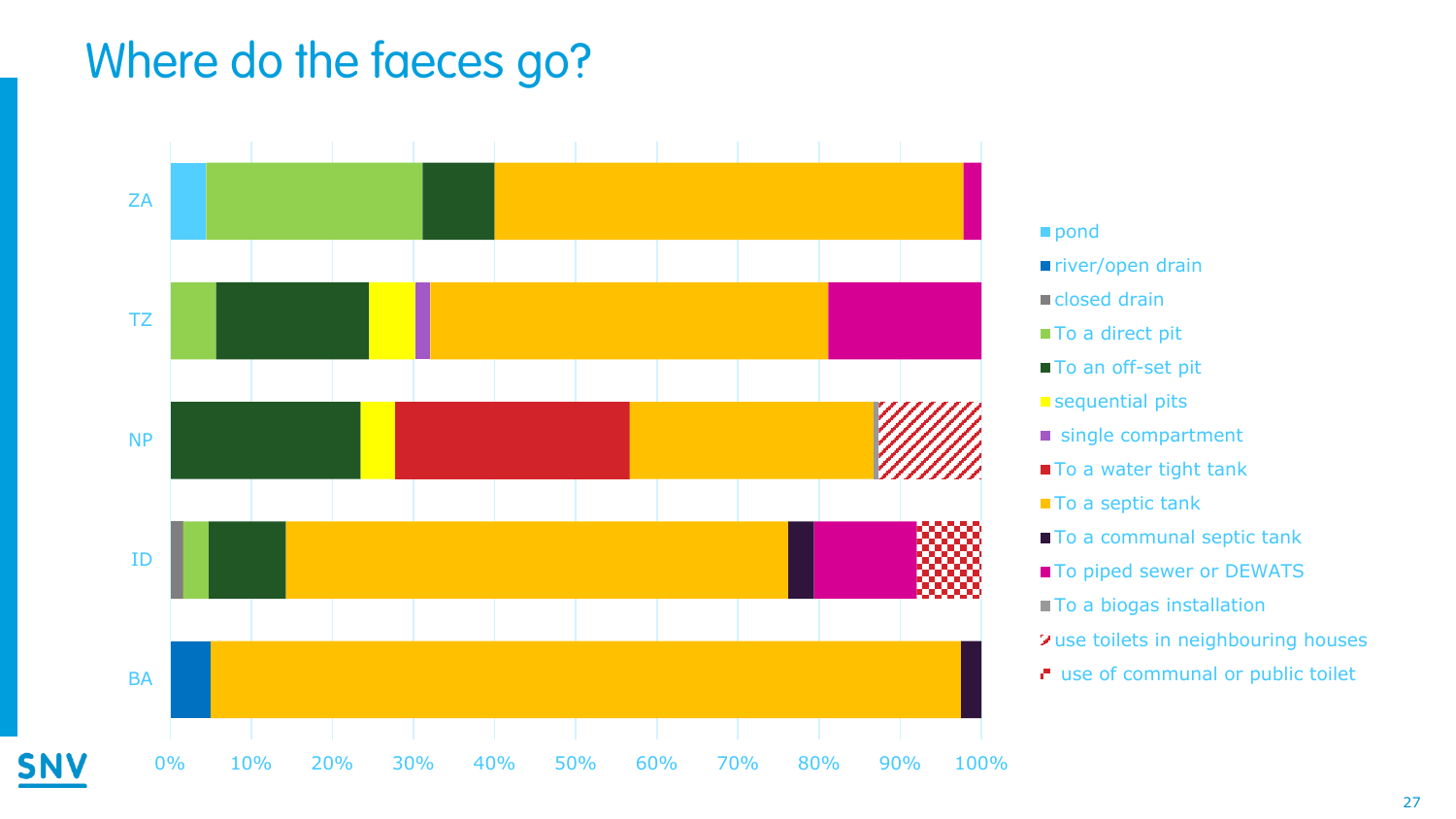### Who empties? (sample is too small)

- Sample is too small to get an indication (except Nepal).
- **Still shocking that it's** sometimes the health facility staff themselves.

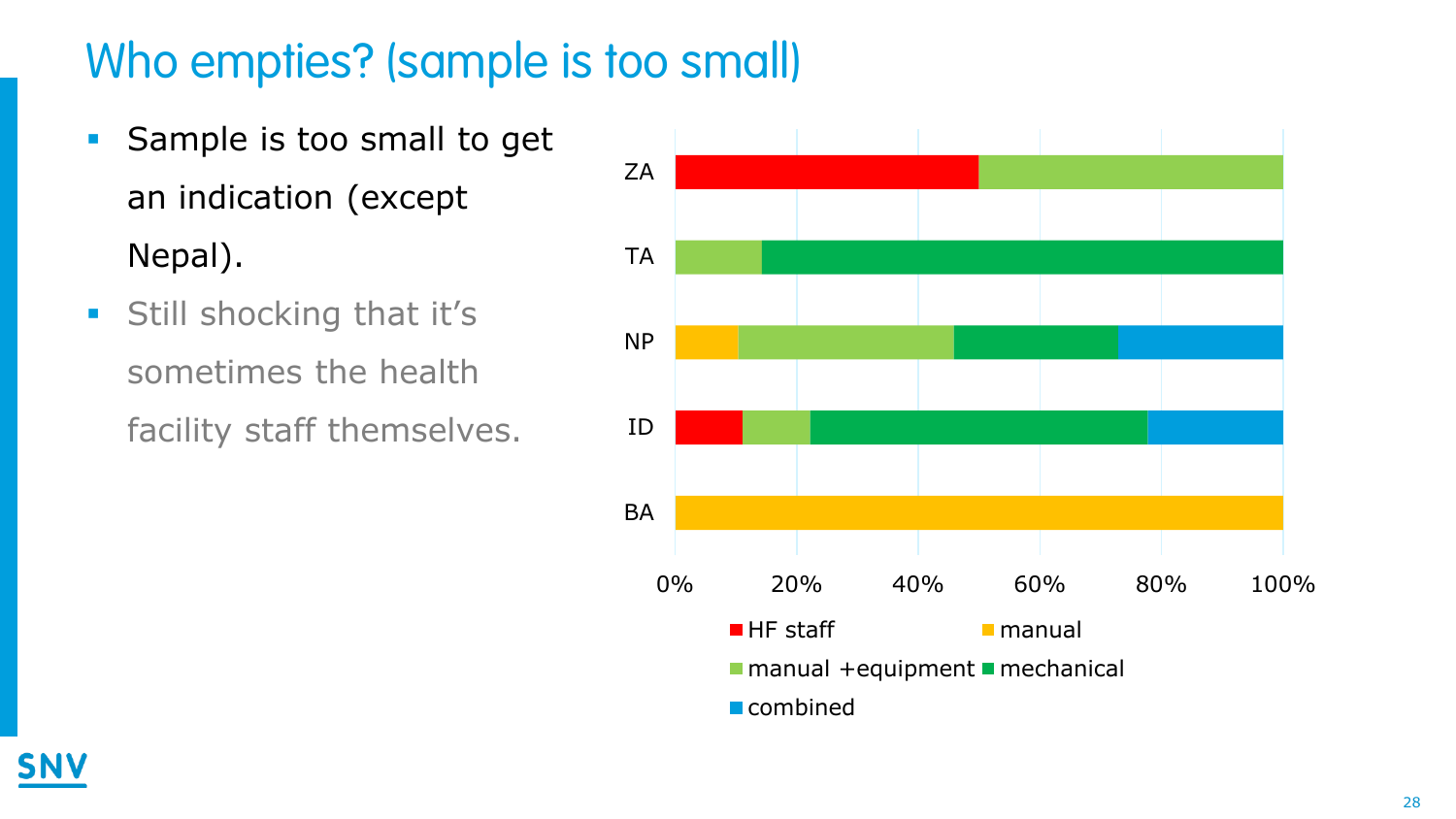#### **Transport**

**Aside from the timely and safe** emptying (see previous indicator), the challenge in BA, ID, NP, TZ is the safety of conveyance.



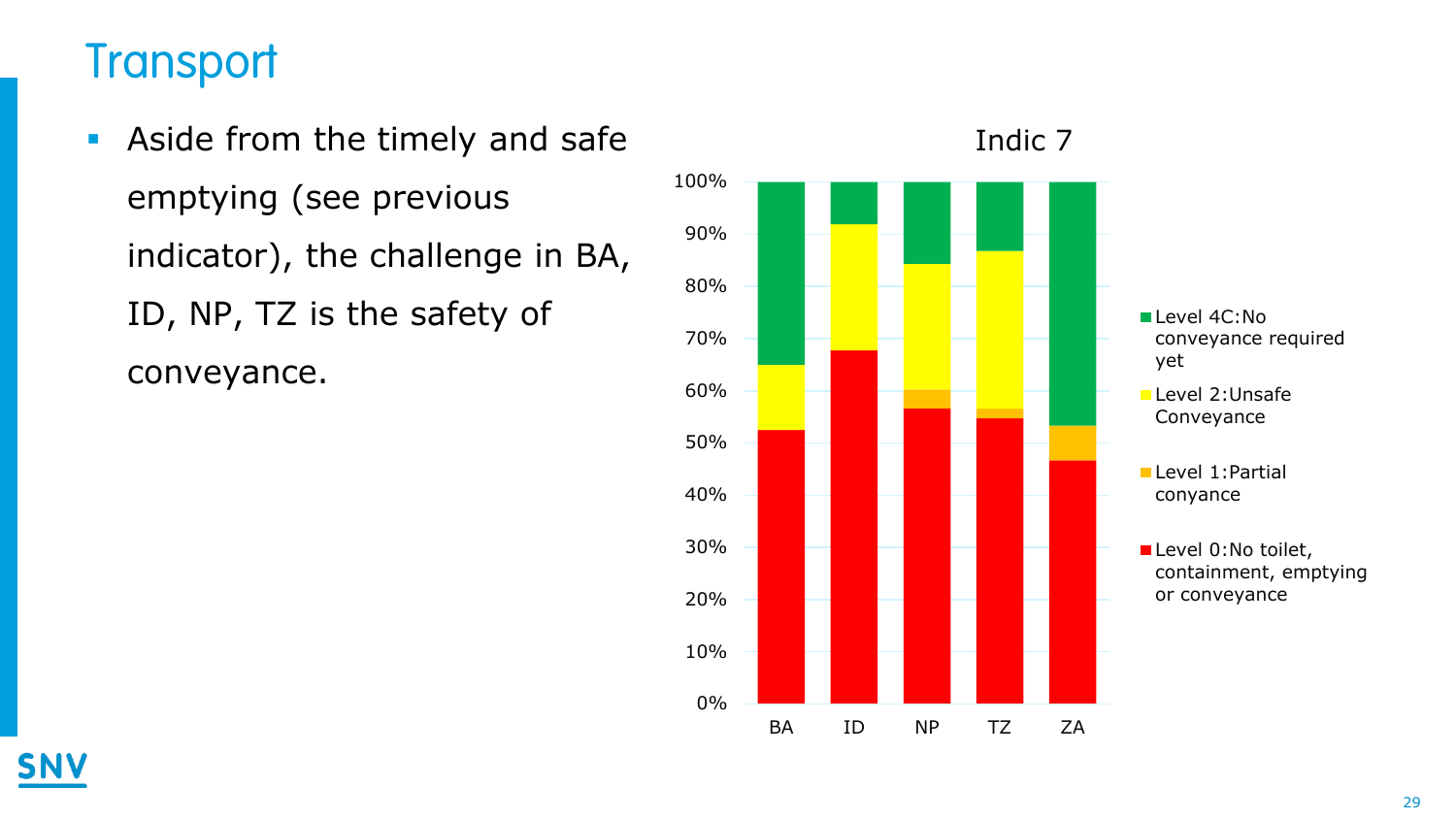### Disposal/ re-use

**Indonesia 4.8% safely disposed in**situ, Nepal: 0.006%  $\odot$